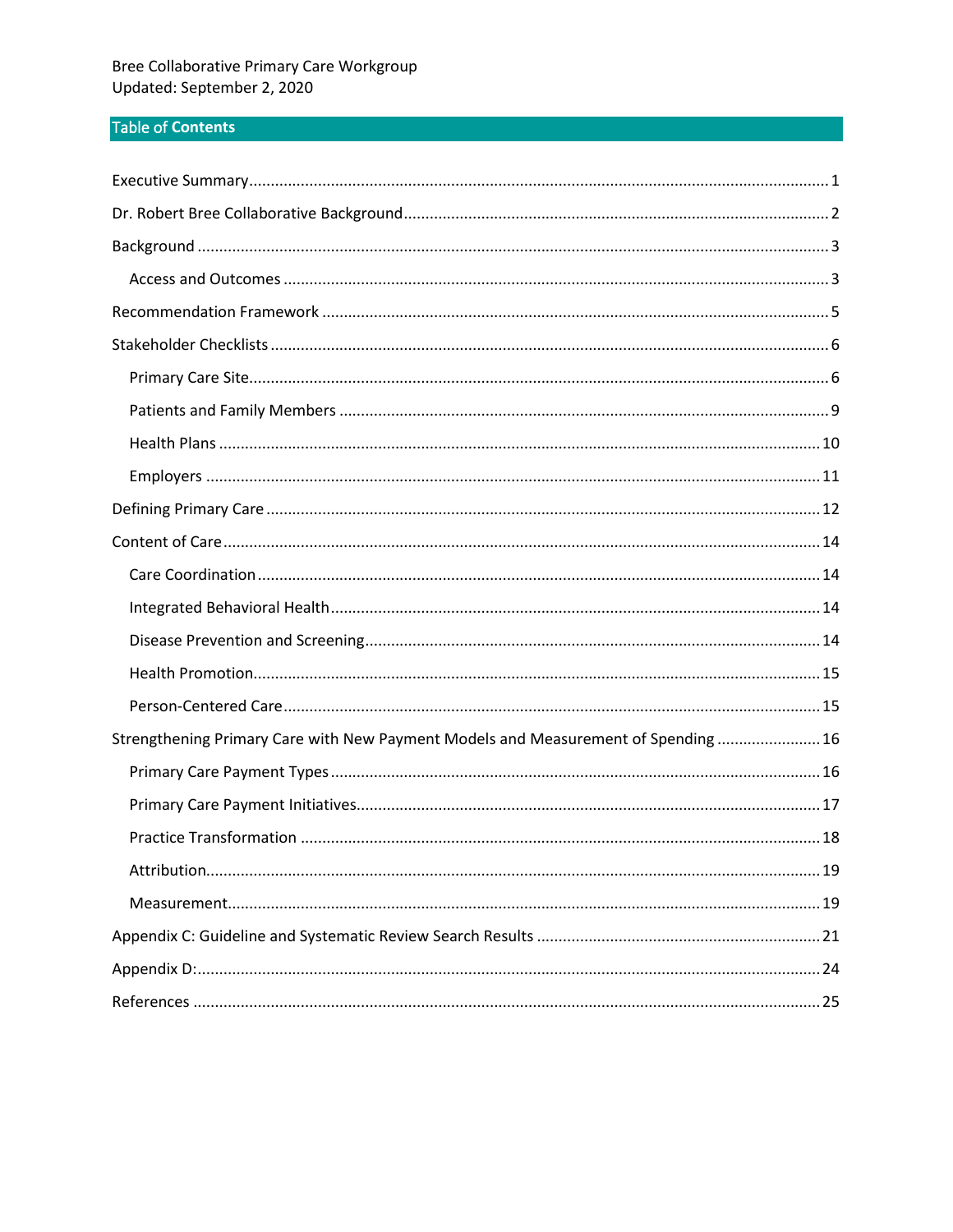## <span id="page-1-0"></span>**Executive Summary**

*Primary care access and quality impact all 329 million Americans. Geographic access varies significantly and is often lower in areas with a higher proportion of people of color, adding to health disparities.* 

Primary care, widely identified as the cornerstone of the health care system, is the usual source of health promotion, disease prevention, and care for a population's acute and chronic health problems. The definition of primary care starts with a broad scope of services and general attributes and often described in contrast to health care services provided for urgent needs or within a hospital or surgical setting.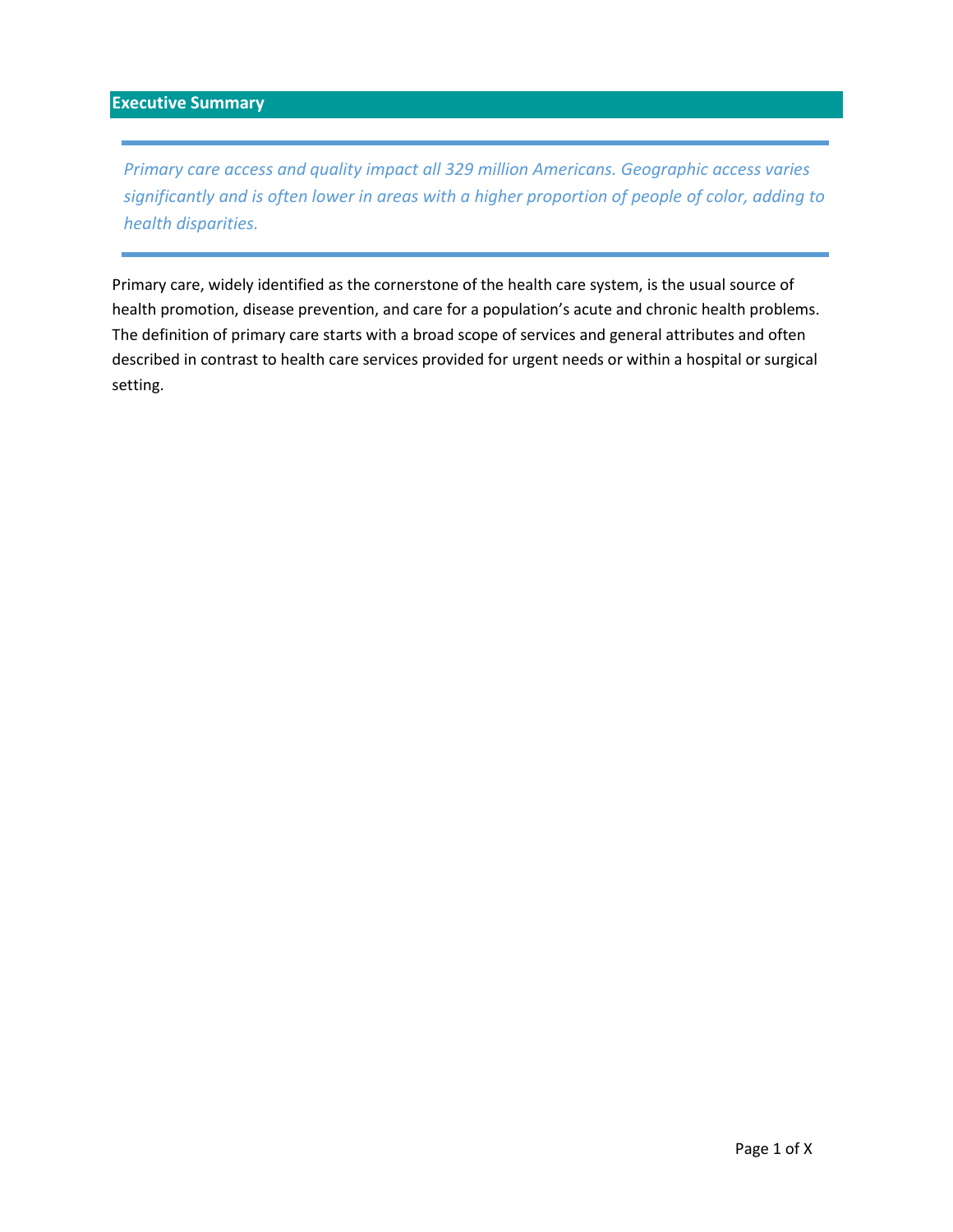#### <span id="page-2-0"></span>**Dr. Robert Bree Collaborative Background**

The Dr. Robert Bree Collaborative was established in 2011 by Washington State House Bill 1311 *"…to provide a mechanism through which public and private healthcare stakeholders can work together to improve quality, health outcomes, and cost effectiveness of care in Washington State."* The Bree Collaborative was named in memory of Dr. Robert Bree, a leader in the imaging field and a key member of previous healthcare quality improvement collaborative projects.

Members are appointed by the Washington State Governor and include public healthcare purchasers for Washington State, private healthcare purchasers (employers and union trusts), health plans, physicians and other healthcare providers, hospitals, and quality improvement organizations. The Bree Collaborative is charged with identifying healthcare services annually with substantial variation in practice patterns, high utilization trends in Washington State, or patient safety issues. For each healthcare service, the Bree Collaborative identifies and recommends best-practice, evidence-based approaches that build upon existing efforts and quality improvement activities to decrease variation. In the bill, the legislature does not authorize agreements among competing healthcare providers or health carriers as to the price or specific level of reimbursement for healthcare services. Furthermore, it is not the intent of the legislature to mandate payment or coverage decisions by private healthcare purchasers or carriers.

See **Appendix A** for a list of current Bree Collaborative members.

Recommendations are sent to the Washington State Healthcare Authority for review and approval. The Healthcare Authority (HCA) oversees Washington State's largest healthcare purchasers, Medicaid and the Public Employees Benefits Board Program, as well as other programs. The HCA uses the recommendations to guide state purchasing for these programs. The Bree Collaborative also strives to develop recommendations to improve patient health, healthcare service quality, and the affordability of healthcare for the private sector but does not have the authority to mandate implementation of recommendations.

For more information about the Bree Collaborative, please visit: [www.breecollaborative.org.](http://www.breecollaborative.org/)

The Bree Collaborative elected to develop standards to develop a state-wide definition for primary care to support multi-payor payment reform. The workgroup met from January to XXX 2020 to recommend system- and individual-level changes to build a healthcare system that truly meetings the needs of a diverse population.

See **Appendix B** for the Primary Care Workgroup charter and a list of members.

See **Appendix C** for results of the guideline and systematic review search.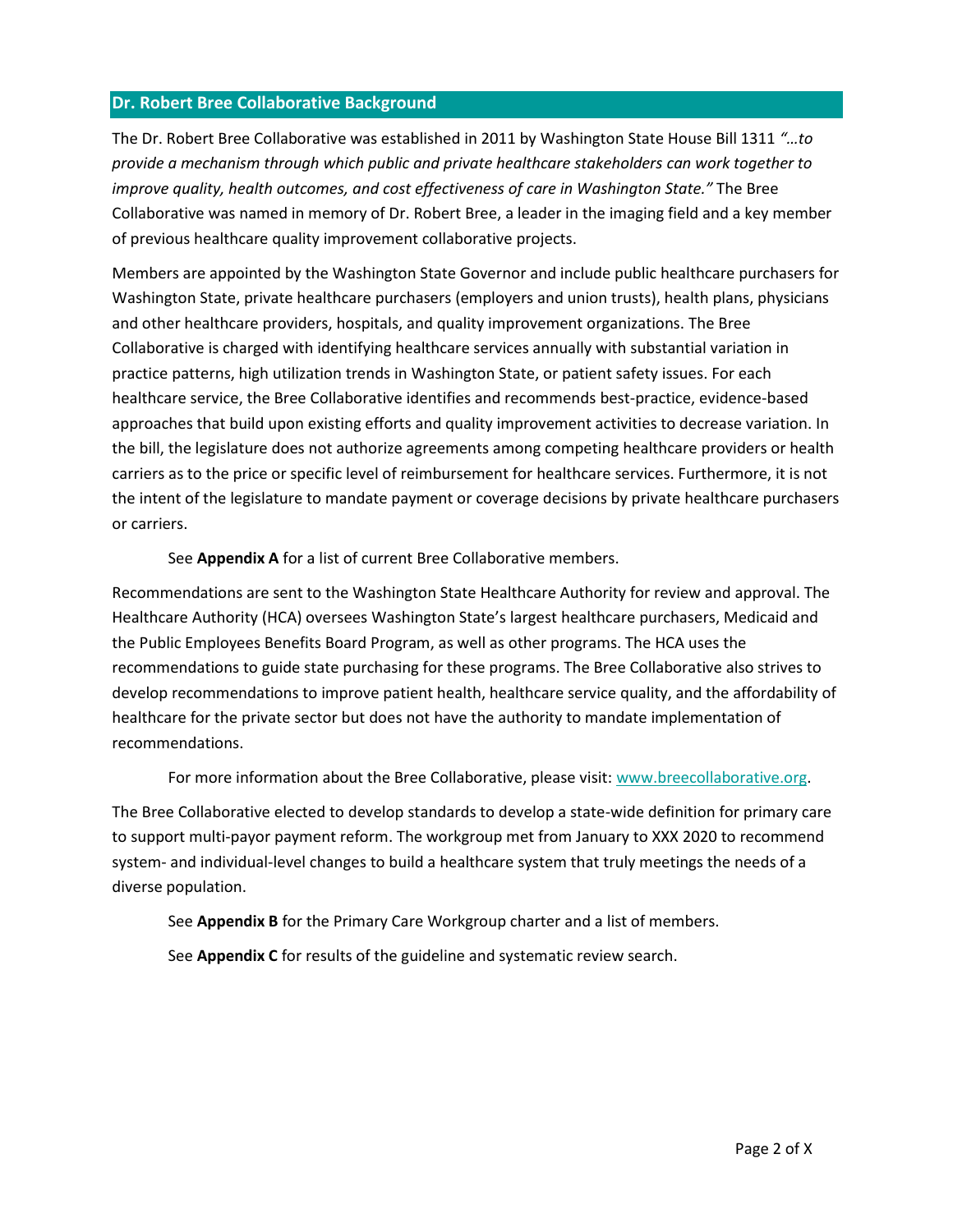#### <span id="page-3-0"></span>**Background**

Primary care, widely identified as the cornerstone of the health care system, is the usual source of health promotion, disease prevention, and care for a population's acute and chronic health problems.<sup>1</sup> Efforts to define primary care often start with a broad scope of services, general attributes in an outpatient or ambulatory care setting, and are often described in contrast to health care services provided for acute or urgent needs or within a hospital or surgical setting. The delivery of comprehensive primary care services is also frequently associated with certain types of providers that are trained to provide first contact, comprehensive, continuous, and coordinated care – the hallmarks of primary care.

#### <span id="page-3-1"></span>*Access and Outcomes*

In a report from the Primary Care Collaborative, the authors note that "*consistent and growing evidence shows that primary care-oriented systems achieve better health outcomes, more health equity, and lower costs.*" <sup>2</sup> A lack of a sufficient primary care workforce is a growing issue that impacts accessibility in Washington State as well as nationally.<sup>3</sup>

Access to primary care depends on multiple factors: availability, accessibility or how close a delivery site is to where a person lives or works, convenience or the hours that the delivery site operates and the modes in which care is offered such as in-person or virtually, affordability or cost of care and acceptability or how well the care that is offered matches a person's individual needs and preferences such as through the availability of care in different languages. <sup>4</sup> Accessibility, physical proximity, is the most well studied factor associated with individual and population health, consistently showing a positive impact when compared with populations farther away from primary care. <sup>5</sup> Early studies in the 1990s found an association between a higher ratio of primary care physicians at a state-level and population-level health outcomes such as lower all-cause mortality and mortality from heart disease, cancer, stroke, as well as infant mortality.<sup>6</sup> Presence of primary care providers is also associated with increased life span, reduction in infant low birth weight, better overall patient experience, and a person's self-rated health.<sup>7,8,9</sup>

Access to regular, high-quality care is a challenge for many. Analysis of urban census tracts show lower levels of access to primary care for specific populations, such as areas with a higher proportion of Black Americans.<sup>10</sup> Those living in rural areas also have lower levels of access to primary care.<sup>11</sup> A primary care delivery site may be located in close geographic proximity but may not be of high quality, may have hours that render it inaccessible, or the providers may not be taking new patients.

<span id="page-3-2"></span>These issues are influenced and compounded by low reimbursement for primary care compared to specialty care and hospital care, with the United States spending between 5-7% of total health care expenditure on primary care and Washington State spending between 4.4% to 5.6% of total expenditure on primary care.**Error! Bookmark not defined.**<sup>12</sup> Low reimbursement leads to not enough time being spent with an individual patient in the visit. Many argue that there is not currently enough time in a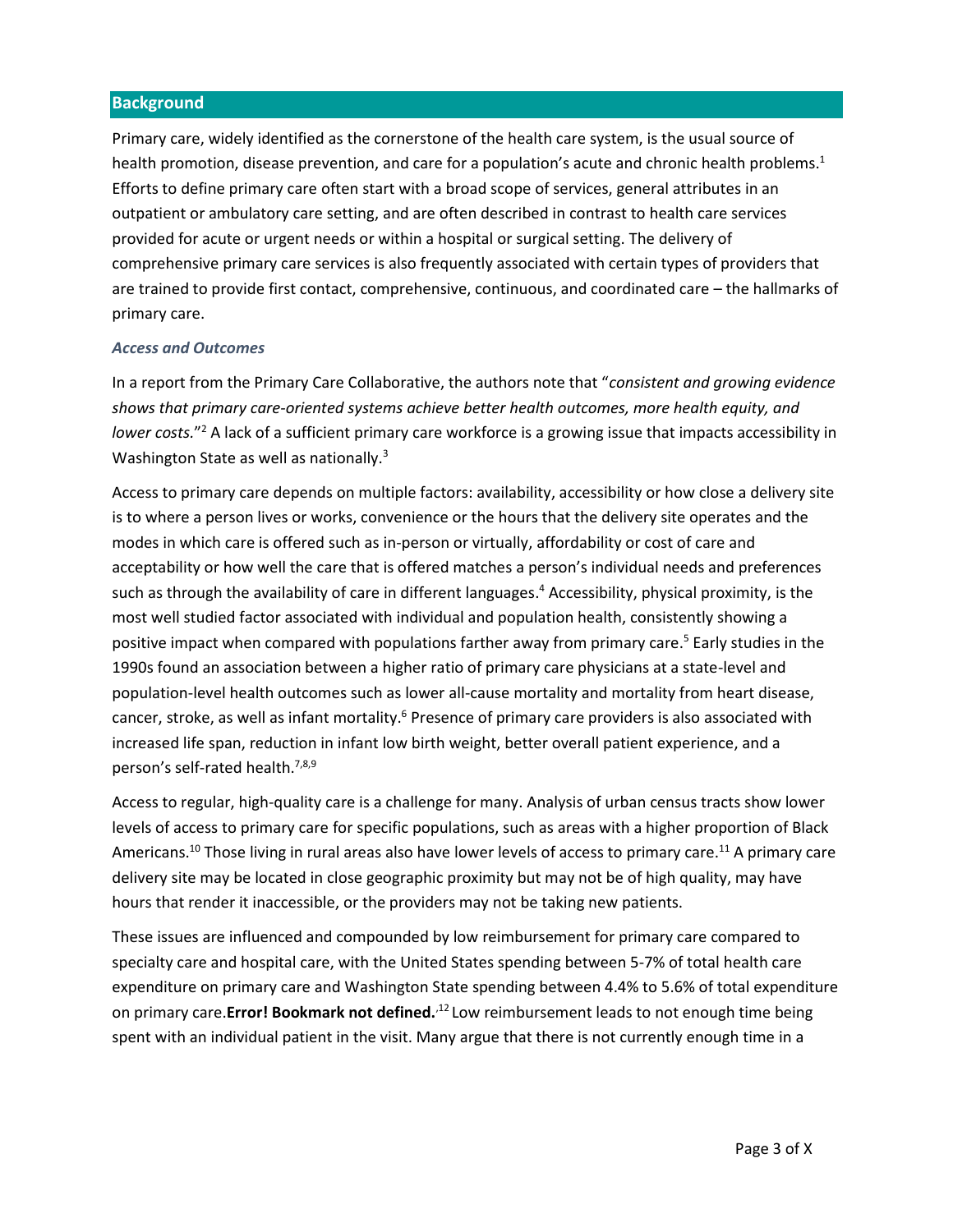clinical visit deliver all the services recommended by the US Preventive Services Task Force (USPSTF) to a complete panel of patients without reducing panel size by half.<sup>13</sup>

Compounding the issue of low reimbursement is the fact that many of the activities expected of a highperforming primary care practice are not reimbursed by traditional fee-for-service payment approaches. Examples of these activities that are frequently identified as features of high-performing or "advanced" models of primary care are included here:

- Proactive outreach to patients with upcoming or overdue preventive tests or screenings
- Ongoing engagement with patients who have complex or multiple chronic conditions to ensure adherence to agreed upon care plan
- $\bullet$  Active management
- Daily team huddles that consider the needs of all patients– those on the visit schedule for the day as well as those not on the schedule
- Health IT implementations that support population and individual health analytics to properly resource and manage the patient panel while also meeting individual care needs.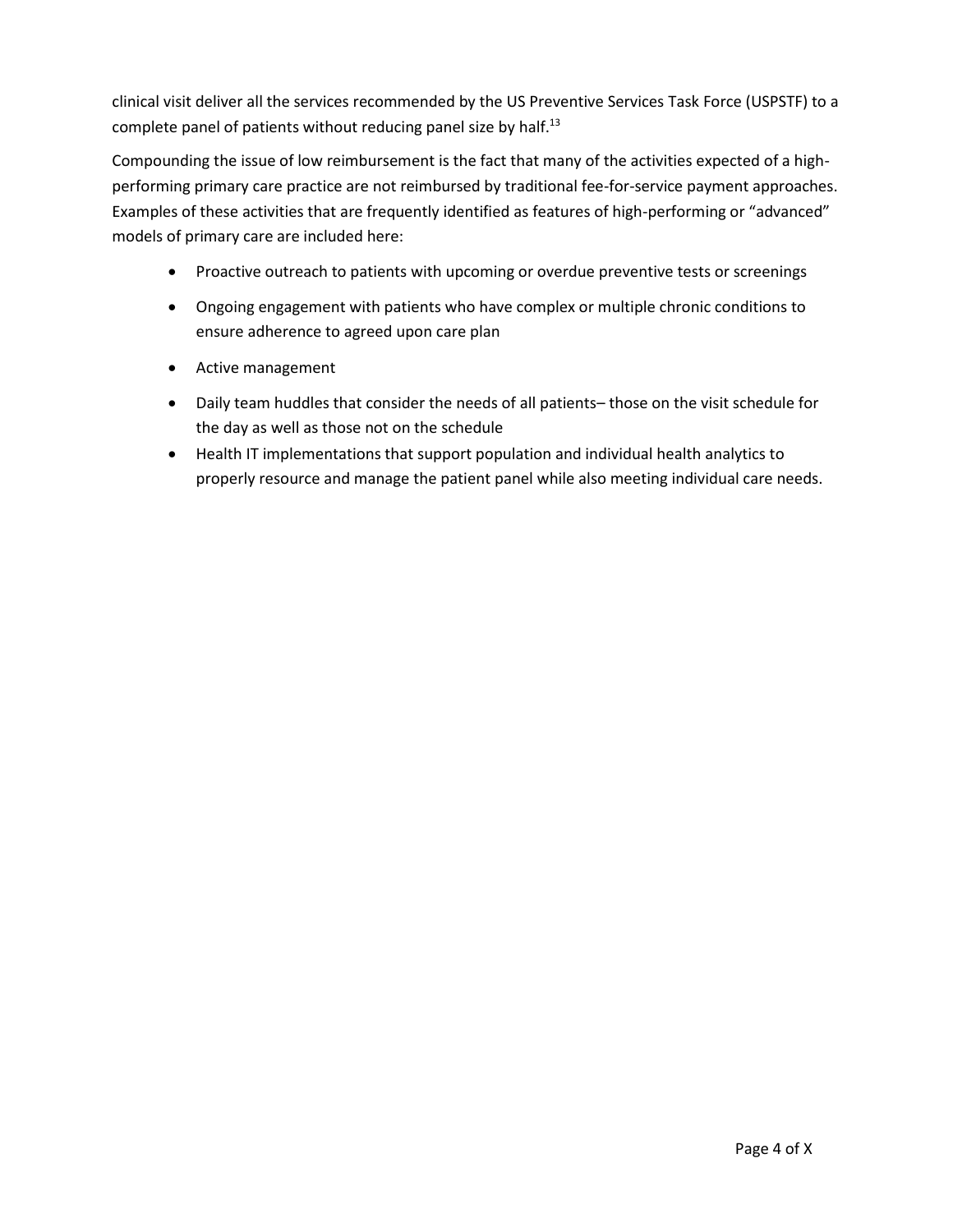# <span id="page-5-0"></span>**Recommendation Framework**

Г

The workgroup's goal is to foster a common understanding of primary care to increase primary care accessibility and availability.

| <b>Defining Primary Care</b>                                  | Team-based care led by an accountable provider that serves as a<br>person's source of first contact with the larger healthcare system and<br>coordinator of services that the person receives. Primary care includes a<br>comprehensive array of appropriate, evidence-informed services to<br>foster a continuous relationship over time. This array of services is<br>coordinated by the accountable primary care provider, but may exist in<br>multiple care settings or be delivered in a variety of modes. |
|---------------------------------------------------------------|-----------------------------------------------------------------------------------------------------------------------------------------------------------------------------------------------------------------------------------------------------------------------------------------------------------------------------------------------------------------------------------------------------------------------------------------------------------------------------------------------------------------|
| <b>Measuring Primary Care</b>                                 | Based in claims, care delivered in an ambulatory setting by a predefined<br>group of providers and team members including lab and drug costs                                                                                                                                                                                                                                                                                                                                                                    |
| <b>Components of Primary</b><br><b>Care with Large Impact</b> | Care coordination<br>Integrated behavioral health<br>Disease prevention and screening<br>Chronic condition management<br><b>Medication management</b><br>Health promotion<br>Person-centered care that considers physical, emotional, and<br>social needs                                                                                                                                                                                                                                                       |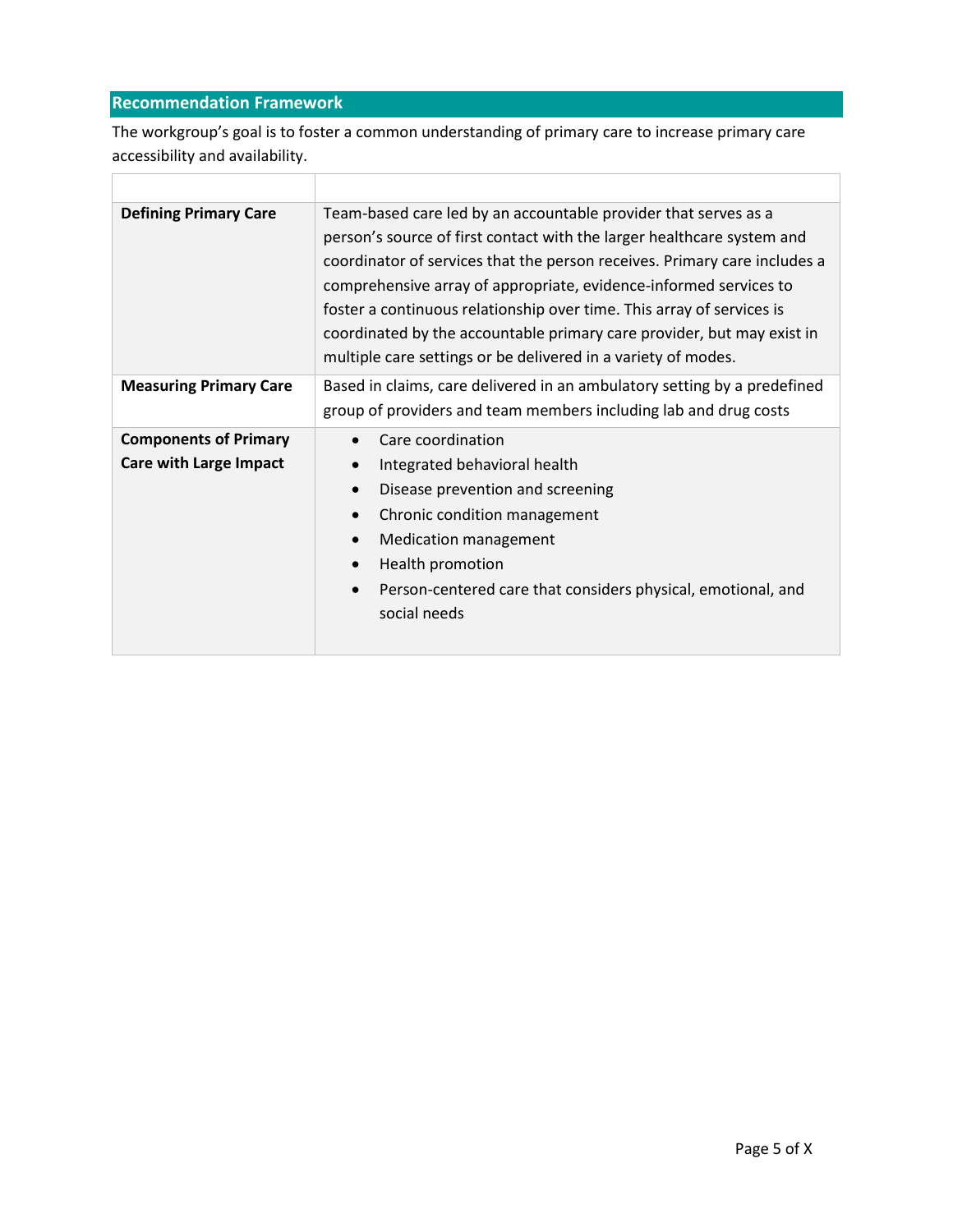#### <span id="page-6-0"></span>**Stakeholder Checklists**

#### <span id="page-6-1"></span>*Primary Care Site*

Adapted from [www.oregon.gov/oha/HPA/dsi-pcpch/Documents/TA-Guide.pdf](http://www.oregon.gov/oha/HPA/dsi-pcpch/Documents/TA-Guide.pdf) and the HCA plan **Infrastructure**

- $\Box$  Active patients are assigned or attributed to a primary care provider or team for advanced clinical judgment, the primary care team may/may not reside in the same physical setting and does not need to have the same organizational affiliation to act as a team
- $\Box$  Behavioral health provider(s) are part of the care team through coordinated, co-located, or integrated models
- *home as a setting of care, and home care workforce should be part of team and coordinated with (including mechanisms like information exchange to assist coordination)?*
- $\Box$  Primary care team is led by (as defined in RCW) (1) Doctor of Medicine General practice, Family Practice, General Internal Medicine, General Geriatrics, General Pediatrics, Adolescent Medicine; (2) Doctor of Osteopathic Medicine - General practice, Family Practice, Internal Medicine, Geriatrics, Pediatrics, Adolescent Medicine; (3) Advance Registered Nurse Practitioner – Family, Adult, Pediatric, Women's Health, (4) Physician Assistant – Family, Adult, Pediatric, Women's Health; (4) Osteopathic Physician Assistant – Family, Adult, Pediatric, Women's Health; or a (5) Naturopath
- $\Box$  Team-based care strategies (huddles, care management meetings, high-risk patient panel review) are consistently used
- $\Box$  Forms and protocols (e.g., mission statement, employee materials) reflect that the delivery site has an open and affirming environment that includes non-discrimination in hiring practices
- $\Box$  Age-appropriate and culturally inclusive reading materials and audiovisual aids are available in the reception area and examination rooms

#### **Access**

- $\Box$  For physical and behavioral health the following are available:
	- $\Box$  Same day appointments
	- $\Box$  24/7 e-health
	- $\Box$  Telephonic access
	- $\Box$  Communication through IT innovations
- $\Box$  At least one alternative to traditional office visits is offered (e.g., e-visits, phone visits, group visits, home visits, alternate location visits, and/or expanded hours in early mornings, evenings, and weekends)
- $\Box$  The site is physically accessible to those with mobility issues including entering/exiting, moving within the facility, during the clinical encounter such as seating within an exam room
- $\Box$  Translation services for languages common among the patient population are available. This can include providers who speak a patient and family's language, presence of a certified interpreter, or a telephonic interpreter. Family or friends are **not** used to translate during a clinical encounter.
- $\Box$  Patient-facing forms and information:
	- $\Box$  Are readable at an 8<sup>th</sup> grade reading level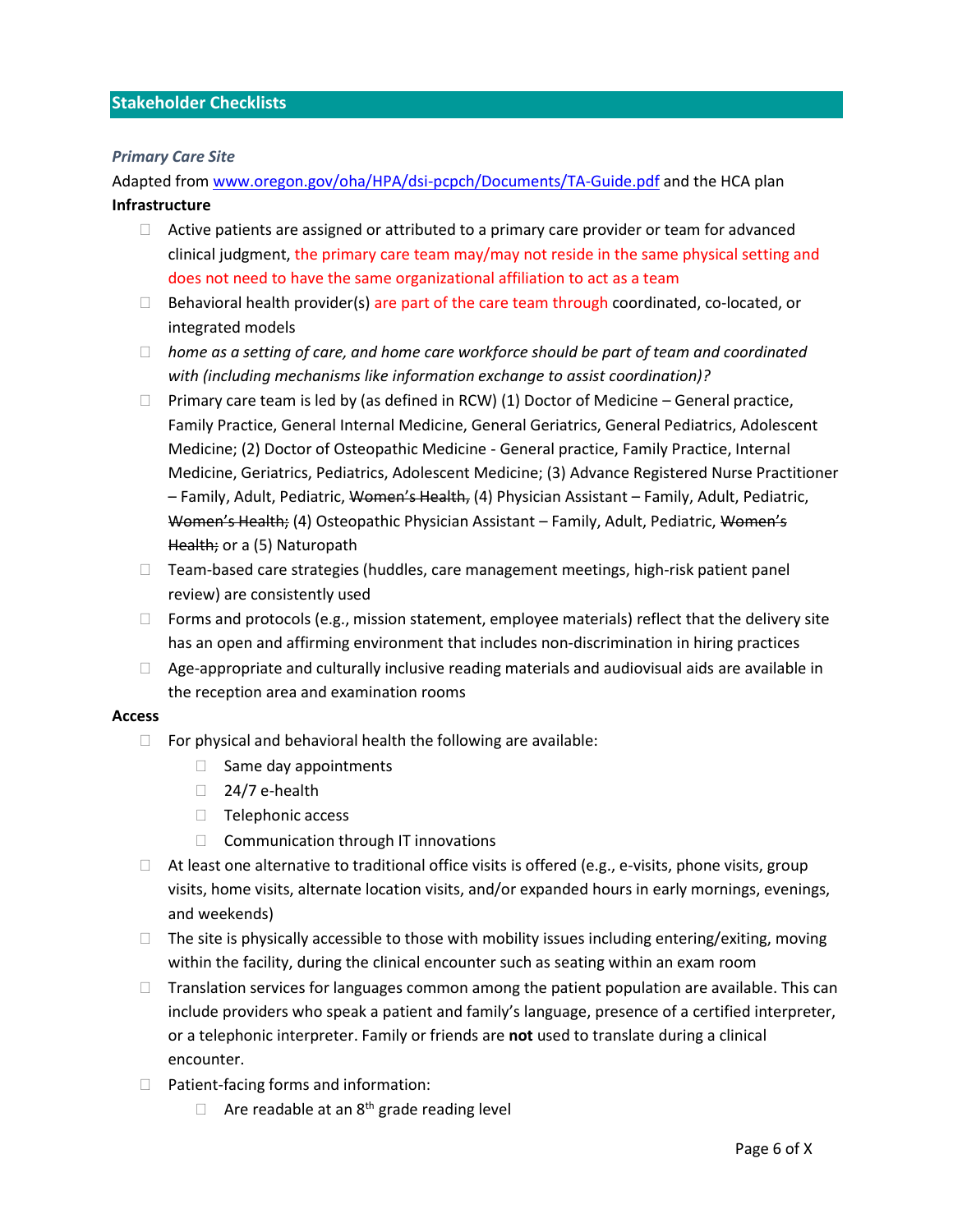- $\Box$  Are available in languages that reflect the patient population
- $\Box$  Are available in accessible formats (e.g., braille, large print, audio)
- □ Use inclusive, non-stigmatizing language
- $\Box$  Reaffirm the confidentiality of information

#### **Information**

- $\Box$  Health IT that supports management of the patient panel at a population health level, as well as supporting optimal care at the individual patient level is in place. To be effective, the primary care provider must be "connected" to the broader healthcare ecosystem through some mechanism that supports interoperability, such as a Health Information Exchange (HIE) that supports a longitudinal patient-centric record and near/real time alerts to support transitions in care
- $\Box$  Health record for each active patient contains at least the following and is updated as needed during a visit:
	- $\Box$  Problem list
	- Medication list
	- □ Surgical history
	- Allergies
	- $\Box$  Race and ethnicity (if disclosed by the person)
	- $\Box$  Preferred language
	- □ Sexual orientation
	- $\Box$  Gender identity, chosen pronouns, and chosen name
	- $\Box$  BMI/BMI percentile/growth chart as appropriate
	- □ Immunization record
	- $\Box$  Parenting intention in the next year, if applicable
	- $\Box$  Advance directive or other advance care plan including goals, preferences, needs
- $\Box$  Care plan is documented and accessible to all members of the primary care team, regardless of their physical location or organizational affiliation
- $\Box$  Risk stratification process is in place for all empaneled patients that includes:
	- Medical need
	- $\Box$  Behavioral diagnoses
	- $\Box$  Health-related social needs
- $\Box$  At least every two years, site post-visit surveys to measure patient reported outcomes are sent to people who have accessed care including questions on access to care, provider or health team communication, coordination of care, and staff helpfulness
- $\Box$  Whole person needs are identified at a population level and develops processes to meet needs
- $\Box$  Quality and effectiveness of care improve over time
- $\Box$  Patient visits with assigned clinician or team are tracked and reported to health plans
- $\Box$  Capacity to query and use data to support clinical and business decisions.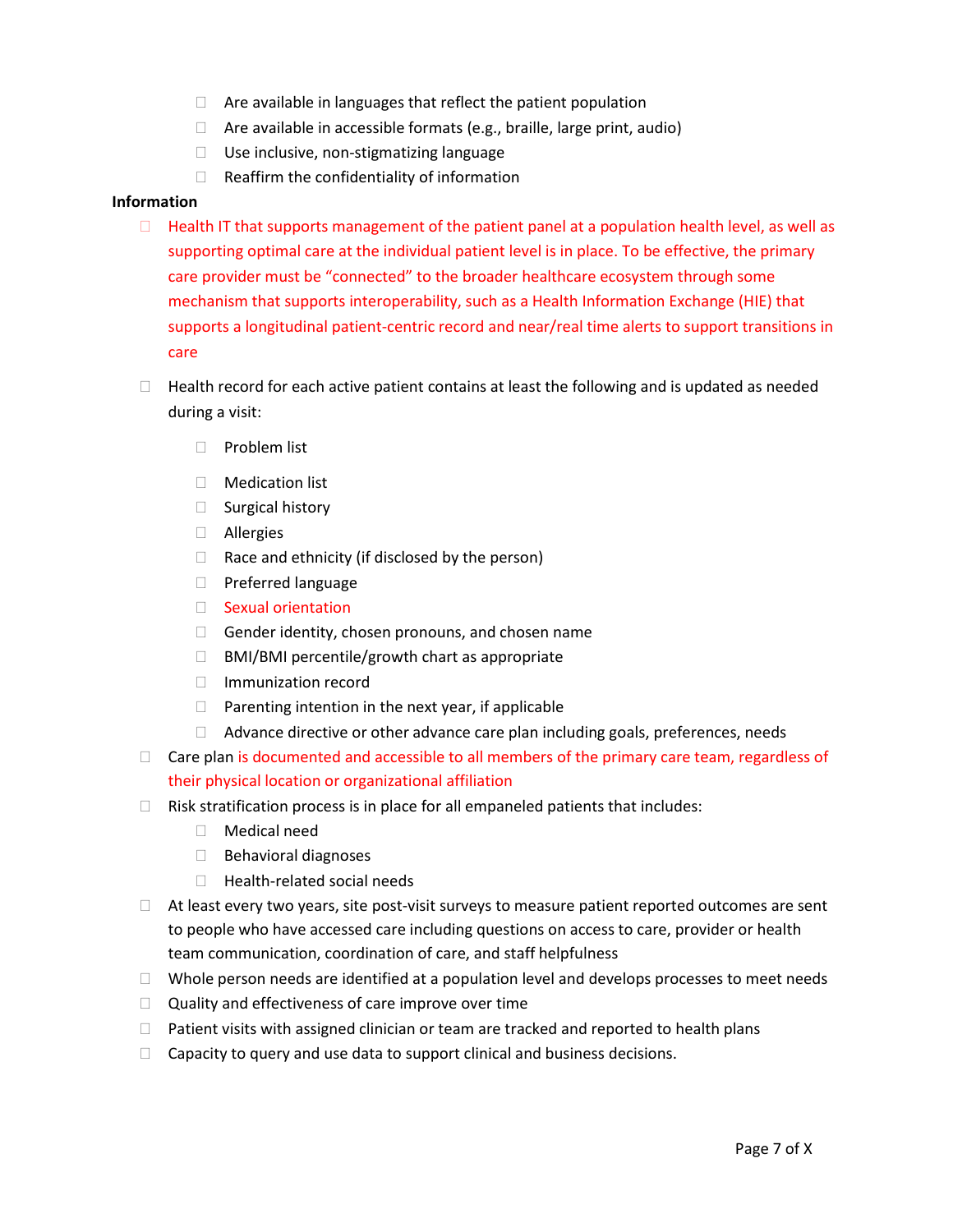#### **Referrals**

- $\Box$  Agreements or contracts among providers, plans, and other organizations to coordinate transitions are in place including:
	- $\Box$  Emergency department and inpatient visits
	- $\Box$  Residential and partial treatment facility stays
	- $\Box$  Stays at substance abuse treatment facilities
	- $\Box$  Community resources to support non-medical social needs that impede health improvement
- $\Box$  Referrals to offsite services are tracked (oral health?)
	- $\Box$  Overdue referrals prompt outreach to the patient
- $\Box$  Referral patterns are identified and adjusted to improve patient outcomes and reduce cost and unnecessary care
- $\Box$  Hospitals and EDs responsible for the majority of patients' hospitalizations and ED visits are identified
	- $\Box$  Timeliness of notification and information transfer is assessed
- $\Box$  Opportunities to work with ACHs to improve community supports are identified
- □ Hospice, palliative care?

#### **Content of Care**

- $\Box$  Services that address the whole person (multiple organ systems) are regularly offered including:
	- □ Active management of chronic diseases
	- $\Box$  Acute care for minor illnesses and injuries
	- $\Box$  Office-based procedures and diagnostic tests
	- $\Box$  Preventive services including USPSTF recommended cancer screenings
	- D Patient education
	- □ Self-management support
	- Medication management
	- □ Chronic condition management
	- $\Box$  Behavioral health support
- $\Box$  People are screened at least annually using a validated instrument for:
	- Depression
	- Anxiety
	- □ Suicidality
	- $\Box$  Tobacco use
	- Alcohol
	- □ Other drug use
		- $\blacksquare$   $\rightarrow$  Process for follow-up of brief intervention, brief treatment or referral to treatment is documented
		- Any positive behavioral health screen follows an appropriate workflow that includes brief intervention, brief treatment, and/or referral to higher levels of care such as outlined in the Bree 2017 Behavioral Health Integration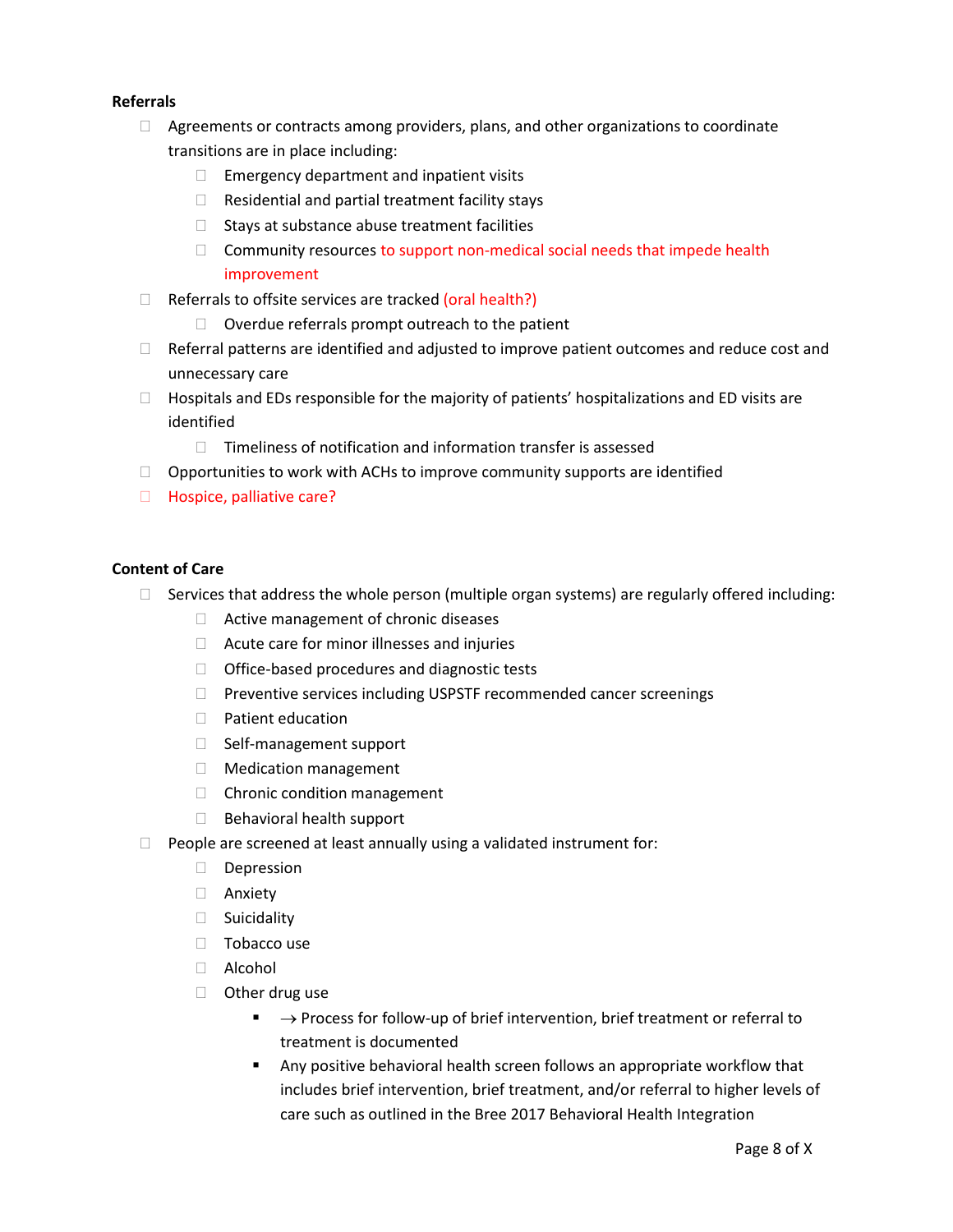recommendations, the 2018 Suicide Care recommendations, the 2015 Addiction and Dependence Treatment recommendations, and/or the [USPSTF](https://www.uspreventiveservicestaskforce.org/uspstf/recommendation/tobacco-use-in-adults-and-pregnant-women-counseling-and-interventions)  [recommendations on tobacco](https://www.uspreventiveservicestaskforce.org/uspstf/recommendation/tobacco-use-in-adults-and-pregnant-women-counseling-and-interventions)

- $\Box$  Care is evidence-based or evidence informed
- $\Box$  During a clinical visit, patients and providers engage in:
	- □ Self-management support
	- $\Box$  Shared decision making
	- $\Box$  Motivational interviewing for behavior change

#### <span id="page-9-0"></span>*Patients and Family Members*

- $\Box$  Select a primary care provider who meets your needs
- $\Box$  Think about your broad health and wellness-related goals and how your provider and care team might help you meet these goals
- $\Box$  In situations where different options are available, give your provider(s) information about your values and preferences, and discuss options, tradeoffs, and implications of a decision together
- □ Consider your primary care/team your first point of contact to the larger health system for all non-emergent care needs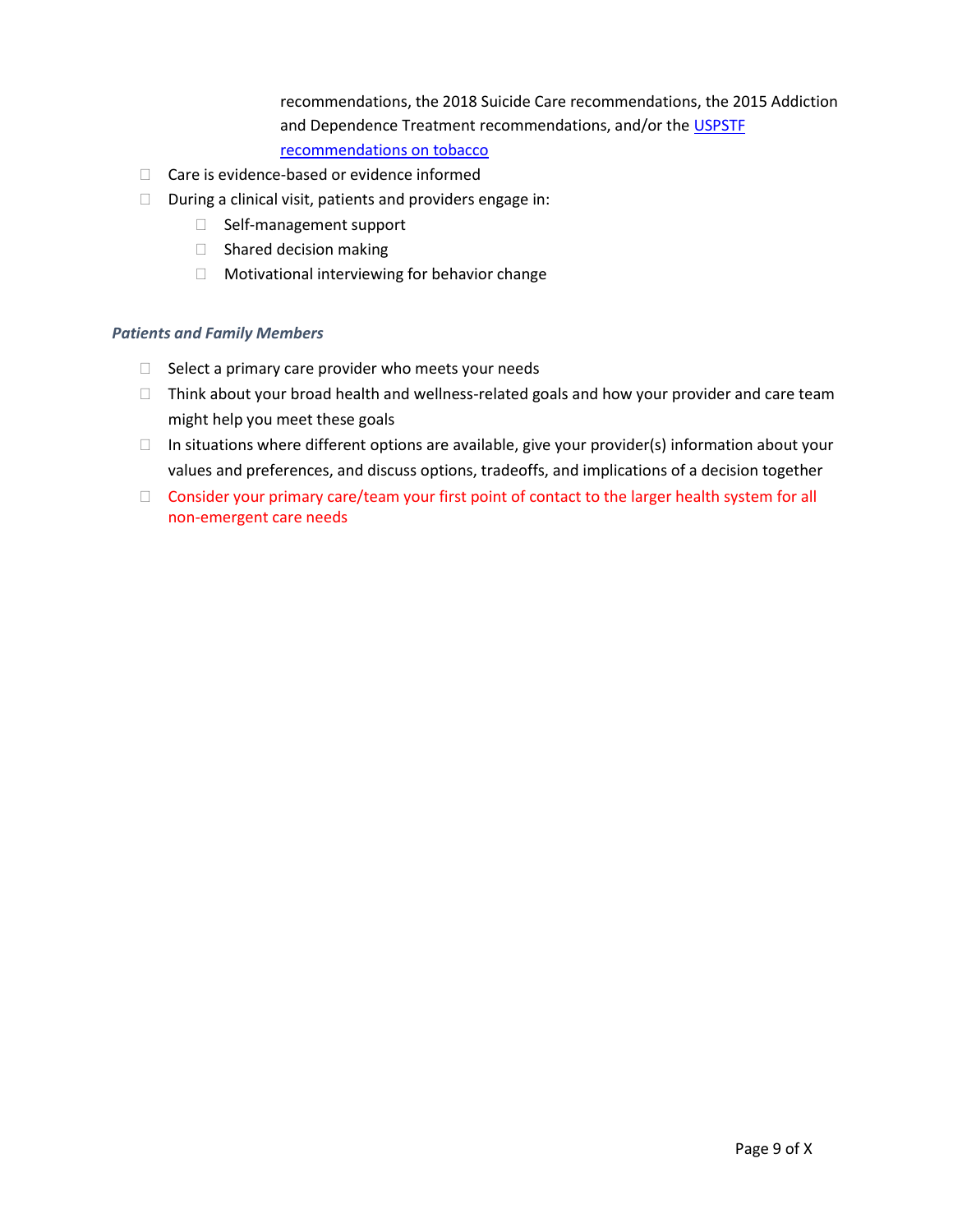#### <span id="page-10-0"></span>*Health Plans*

- $\Box$  Members receive information about the value of primary care, how to access primary care within the network, and are asked or otherwise encouraged to select a primary care provider/team at enrollment
- $\Box$  Members select or are paneled to a primary care provider/team through a claims-based attribution process or other assignment mechanism that is transparent to the purchaser (employer/union), as well as to the individual member.
- $\Box$  Members are notified when a primary care provider is held accountable for their care through a claims-based attribution process or other assignment mechanism. Members should be able to change this by notifying the health plan of their preferred primary care provider within the available network.
- $\Box$  Data from care delivery sites is collected and aggregated to understand variation in care and look for underlying issues such as disparities in access or services provided within and across:
	- o Race and ethnicity
	- o Language
	- o Sex
	- $\circ$  Screening for relevant cancers of the sexual and reproductive health system
	- o Prenatal care utilization
	- $\circ$  Perinatal care outcomes reported for those who are Black, indigenous, and people of color
- $\Box$  Health plan records accurately reflect a person's gender, pronouns, and chosen name If gathered at a health plan level such as upon enrollment, this is communicated to care delivery sites with the required permissions to do so in place at the member/individual level
- $\Box$  Primary care is supported through a payment mechanism that supports primary care features that are not reimbursed through traditional fee-for-service payments. These mechanisms include value-based reimbursement such as fee-for-service enhancements or prospective payments made in the form of per member per month (PMPM) payments that could include incentives for transformation, performance-based incentives, or more expansive forms of capitation
	- $\circ$  Payment mechanisms are clearly articulated to employers with the stipulation that the qualifications for payment eligibility and the measures of success are clearly understood and openly shared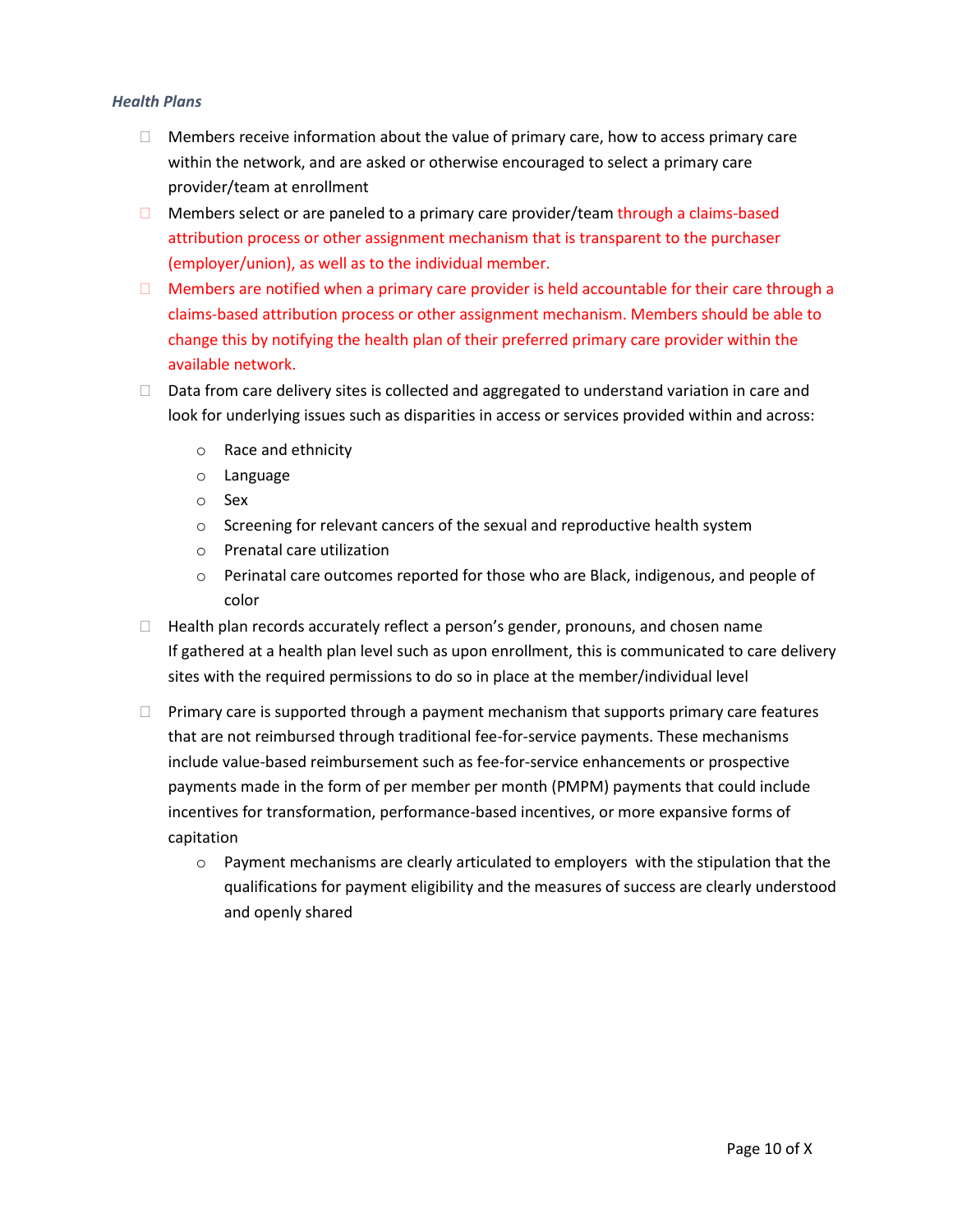#### <span id="page-11-0"></span>*Employers*

- $\Box$  Employees and covered family members receive information about the value of primary care, how to access primary care within the available plan options, and are asked or encouraged to select a primary care provider/team at enrollment
- Benefit designs are structured to encourage the use of primary care including Value-Based Insurance Design (VBID) mechanisms tied to primary care, such as:
	- $\circ$  \$0 cost for specified services delivered by the individual's named primary care provider (that provider is named by the individual or assigned through an attribution or other mechanism) for in-person or virtual care
	- o Lower out-of-pocket cost for specialty care accessed after seeing one's primary care provider/team
	- o When qualified high deductible health plans with Health Savings Accounts (HSA's) are in place, the new rules allowing for first dollar coverage under an expanded definition of "preventive services" have been incorporated.
- $\Box$  Agree to support non-fee-for-service payment mechanisms for primary care. Non-fee-for-service forms of primary care payment must be clearly articulated by health plans and supported by employers with the stipulation that the qualifications for payment eligibility and the measures of success are also clearly understood and openly shared.
- $\Box$  Contracts with health plans and/or directly with delivery systems require:
	- o Measurement of primary care spend
	- o total cost of care
	- o Measurement of quality of care
	- o Measurement of disparities in care outcomes by race
	- o Reporting of primary care spend
	- o Targets for primary care spend
	- $\circ$  Requirement that consumers select or be paneled to a primary care provider or team
	- $\circ$  When individual selection is not in place, the primary care provider/team to whom the individual is assigned is clearly communicated and the individual has the ability to change that assignment
	- o Penalties for indicators of not-managed and not-coordinated care, like avoidable hospital readmissions or avoidable ED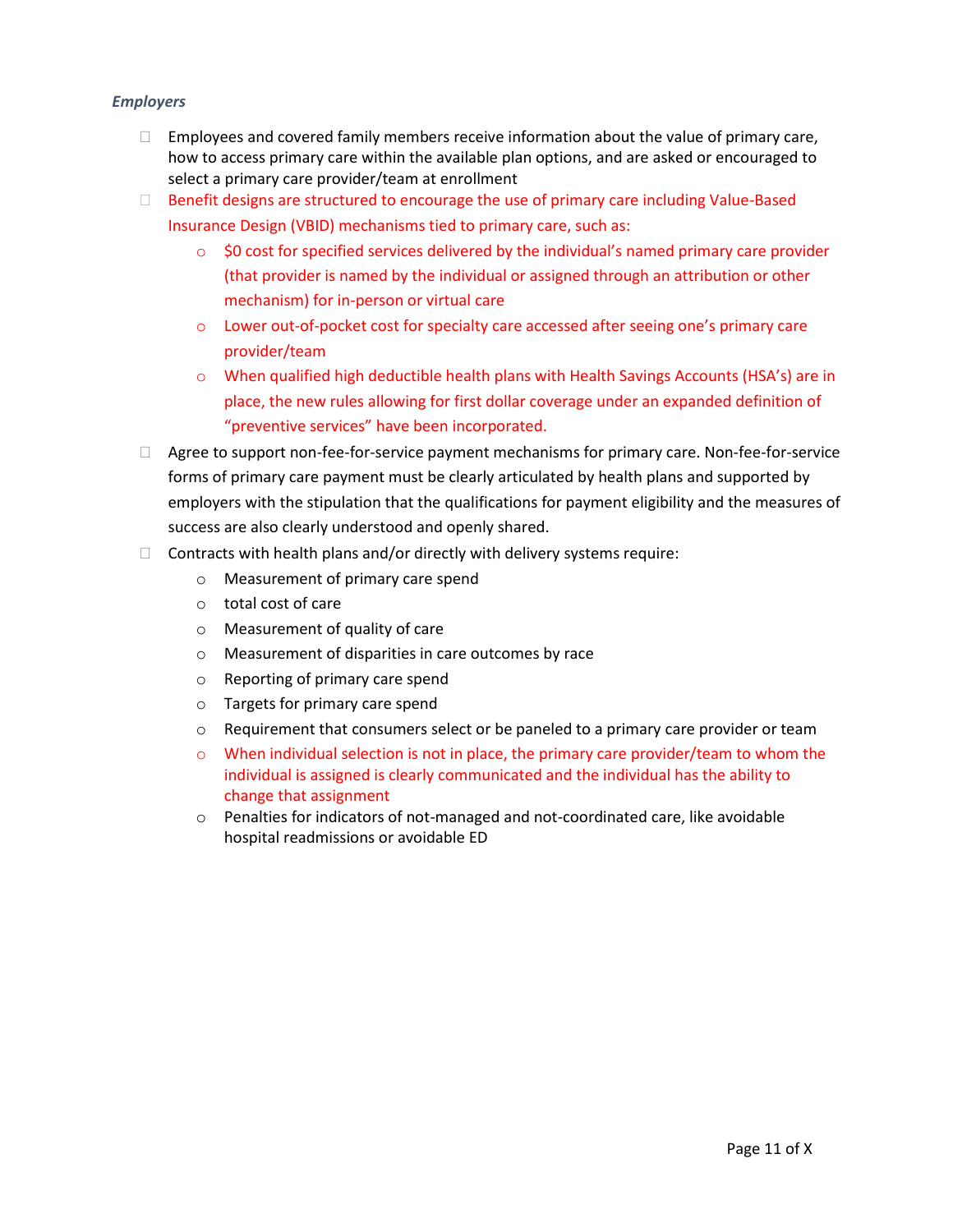#### <span id="page-12-0"></span>**Defining Primary Care**

The concept of primary care was first introduced in the 1920s and described by the Institute of Medicine (IOM) in 1978 as being "*accessible, comprehensive, coordinated, continuous, and accountable*."<sup>14</sup> Barbara Starfield further describes primary care as being characterized by first-contact care and being longitudinal and comprehensive.<sup>15</sup> Primary care can further be defined as including advocacy, taking place in the context of a community context and family, including goal-oriented care and health promotion, being integrated, and being based on a relationship. <sup>16</sup> In many studies, primary care is defined by four Cs: first-contact care that is comprehensive in addressing a wide variety of issues from sprains to behavioral health to prenatal care, is continuous with multiple touch-points over time, and is coordinated. In order to know whether primary care spend is increasing in the state, Washington must first develop an agreed upon definition of primary care that will allow for accurate measurement.

The IOM categorizes possible definitions into care provided by certain clinicians, a particular set of activities, a level or setting of care, the attributes themselves, or as a strategy for organizing a system.<sup>17</sup> More simply, primary care can be defined broadly as consisting of the care provided by a subgroup of medical providers, the set of functions that providers within and outside of that subgroup perform, and/or a general orientation of a health delivery system.<sup>18</sup> A family medicine physician may order a thyroid test which would be considered part of primary care while an endocrinologist ordering that same test may not necessarily be considered primary care. These provider, service, and system categories have been expanded by Millbank into:<sup>19</sup>

- Provider: All the services delivered by pre-defined primary care providers in an ambulatory setting.
- Service: Services that meet particular definitions including being: comprehensive, first-contact for a wide variety of (not limited) conditions, coordinated, and taking place over time (longitudinal).
- Service: All office visits and preventative services within a category independent of the provider type.
- Service and Provider: Based in claims, specific set of pre-defined services delivered by predefined primary care providers not limited to an ambulatory setting.
- Health systems: Primary care delivered at a system level, useful for capitated systems but most difficult to measure.

In Washington State, primary care provider is defined as "a general practice physician, family practitioner, internist, pediatrician, osteopathic physician, naturopath, physician assistant, osteopathic physician assistant, and advanced registered nurse practitioner licensed under Title 18 RCW." <sup>20</sup> The workgroup sought to operationalize the four C's described above to develop a standardized

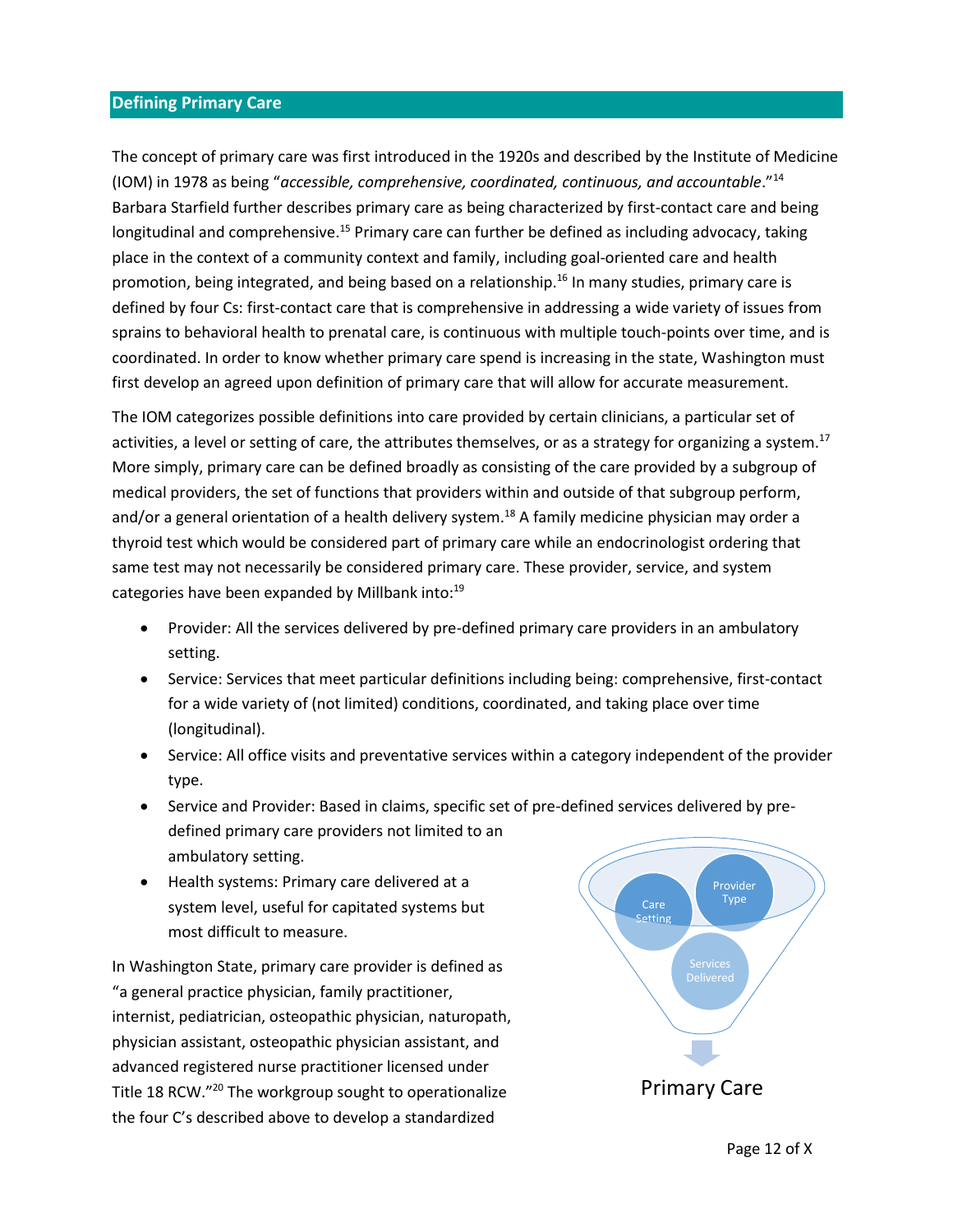definition: Team-based care led by an accountable provider that serves as a person's source of first contact with the larger healthcare system and coordinator of the health care services that the person receives. Primary care includes a comprehensive array of appropriate, evidence-informed services to foster a continuous relationship over time.

#### **If primary care is yes to ALL of the following:**

- 1. **Accountability** through a team and/or provider that includes physical health, behavioral health, and care coordination. Advanced clinical judgement for a person's care/panel of patients lies with one of the following:
	- Doctor of Medicine General practice, Family Practice, Internal Medicine, Geriatrics, Pediatrics, Adolescent Medicine
	- Doctor of Osteopathic Medicine General practice, Family Practice, Internal Medicine, Geriatrics, Pediatrics, Adolescent Medicine
	- Advance Registered Nurse Practitioner Family, Adult, Pediatric, Women's Health
	- Physician Assistant Family, Adult, Pediatric, Women's Health
	- Osteopathic Physician Assistant Family, Adult, Pediatric, Women's Health
	- Naturopath

Other team members can include but are not limited to: psychologist, psychiatrist, social worker, registered nurse, medical assistant, care coordinator, etc.

- 2. **First Contact** Does the team assess, triage, and direct a person's health or health care issues as they arise?
- 3. **Comprehensive** Does the team care for the whole person and provide services that address multiple organ systems including active management of chronic physical (e.g., COPD, diabetes) and behavioral health (e.g., depression, anxiety, substance use disorder) conditions as well as USPSTF recommended screening and preventive services?
- 4. **Continuous** Does the team maintain or attempt to develop a longitudinal relationship?
- 5. **Coordinated** Does the team take responsibility for a person's care through managing a care plan in coordination with a multidisciplinary team and/or with offsite referrals?
- 6. **Appropriate** Does the team provide evidence-based, person-centered medicine that includes behavioral health?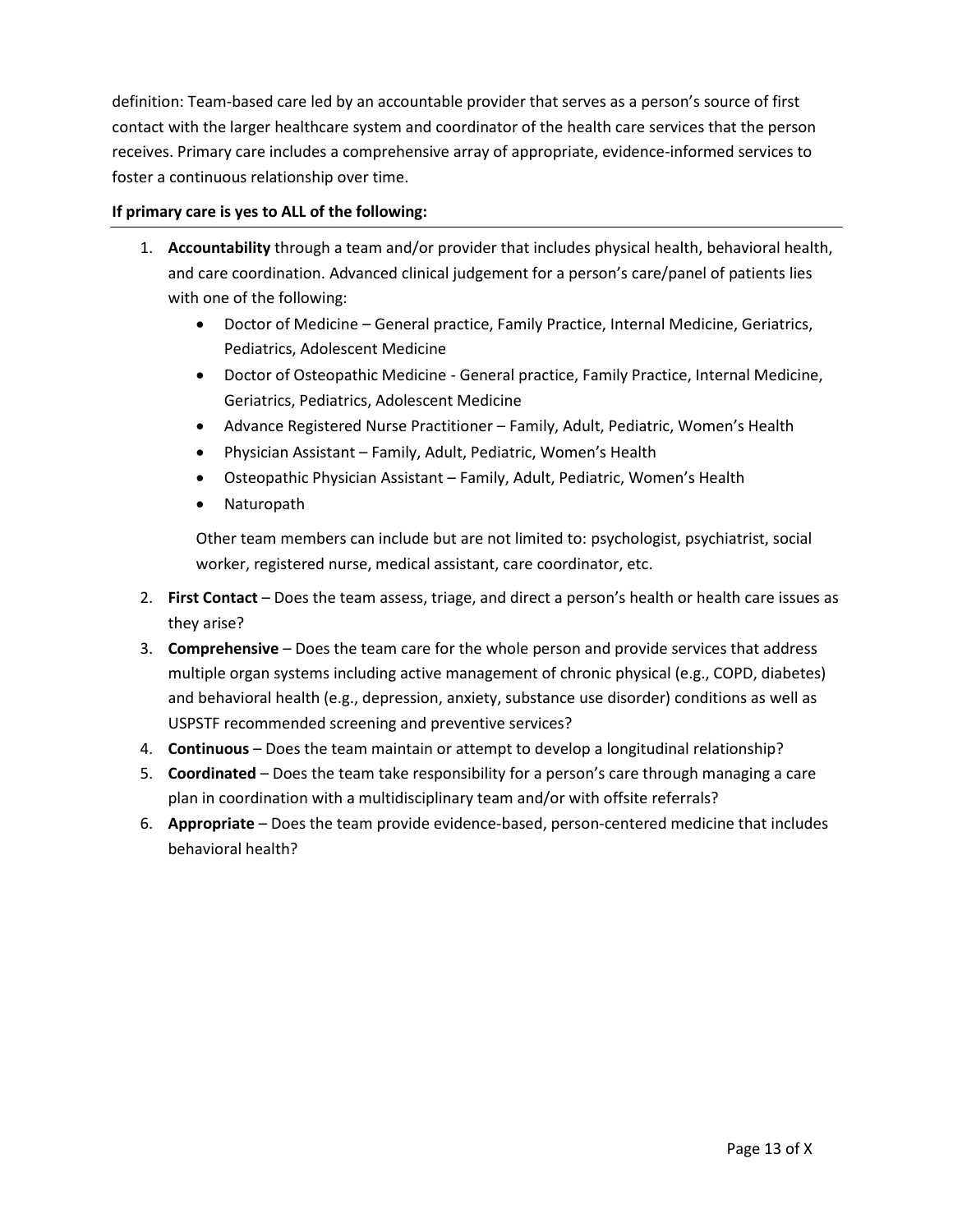#### <span id="page-14-0"></span>**Content of Care**

#### <span id="page-14-1"></span>*Care Coordination*

AHRQ defines the goal care coordination "deliberately organizing patient care activities and sharing information among all of the participants concerned with a patient's care to achieve safer and more effective care."<sup>21</sup>

#### <span id="page-14-2"></span>*Integrated Behavioral Health*

Mental illness and substance use disorders, together called behavioral health, are common, with an estimated 46% of adults experiencing mental illness or a substance abuse disorder at some point in their lifetime, 25% in a year.<sup>22</sup> Patients with chronic medical conditions and behavioral health issues have an estimated two to three times higher health care costs.<sup>23</sup> Depression is especially common among those with a chronic illness, such as diabetes, resulting in lower adherence to clinical recommendations, worse physical functioning, and higher cost.<sup>24</sup>

On average, 80 million Americans visit an ambulatory care center with major depressive disorder as their primary diagnosis, indicating potential to impact patient outcomes through treatment within the context of primary care.<sup>25</sup> Primary care providers have reported preferring integrated care, reporting more effective communication and lower stigma about mental health and substance use for patients.<sup>26</sup> Research has consistently shown healthier patients and populations including decreased depression, anxiety, and positive impacts on medical conditions including diabetes, increases in quality of life, and higher patient satisfaction.<sup>27,28</sup>

#### <span id="page-14-3"></span>*Disease Prevention and Screening*

In addition to screening for common behavioral health issues, primary care practices should screen for disorders and infections that may be present in the patient population. Approximately 39.3% of people will be diagnosed with cancer in their lifetime.<sup>29</sup> The most common types of cancer are breast, lung and bronchus, prostate, colorectal, and melanoma and skin cancer. The US Preventive Service Task Force (USPSTF) recommends

- Breast "biennial screening mammography for women aged 50 to 74 years."<sup>30</sup>
- Lung "annual screening for lung cancer with low-dose computed tomography (LDCT) in adults aged 55 to 80 years who have a 30 pack-year smoking history and currently smoke or have quit within the past 15 years. Screening should be discontinued once a person has not smoked for 15 years or develops a health problem that substantially limits life expectancy or the ability or willingness to have curative lung surgery."<sup>31</sup>
- Prostate "For men aged 55 to 69 years, the decision to undergo periodic prostate-specific antigen (PSA)-based screening for prostate cancer should be an individual one. Before deciding whether to be screened, men should have an opportunity to discuss the potential benefits and harms of screening with their clinician and to incorporate their values and preferences in the decision. Screening offers a small potential benefit of reducing the chance of death from prostate cancer in some men. However, many men will experience potential harms of screening, including false-positive results that require additional testing and possible prostate biopsy; overdiagnosis and overtreatment; and treatment complications, such as incontinence and erectile dysfunction. In determining whether this service is appropriate in individual cases,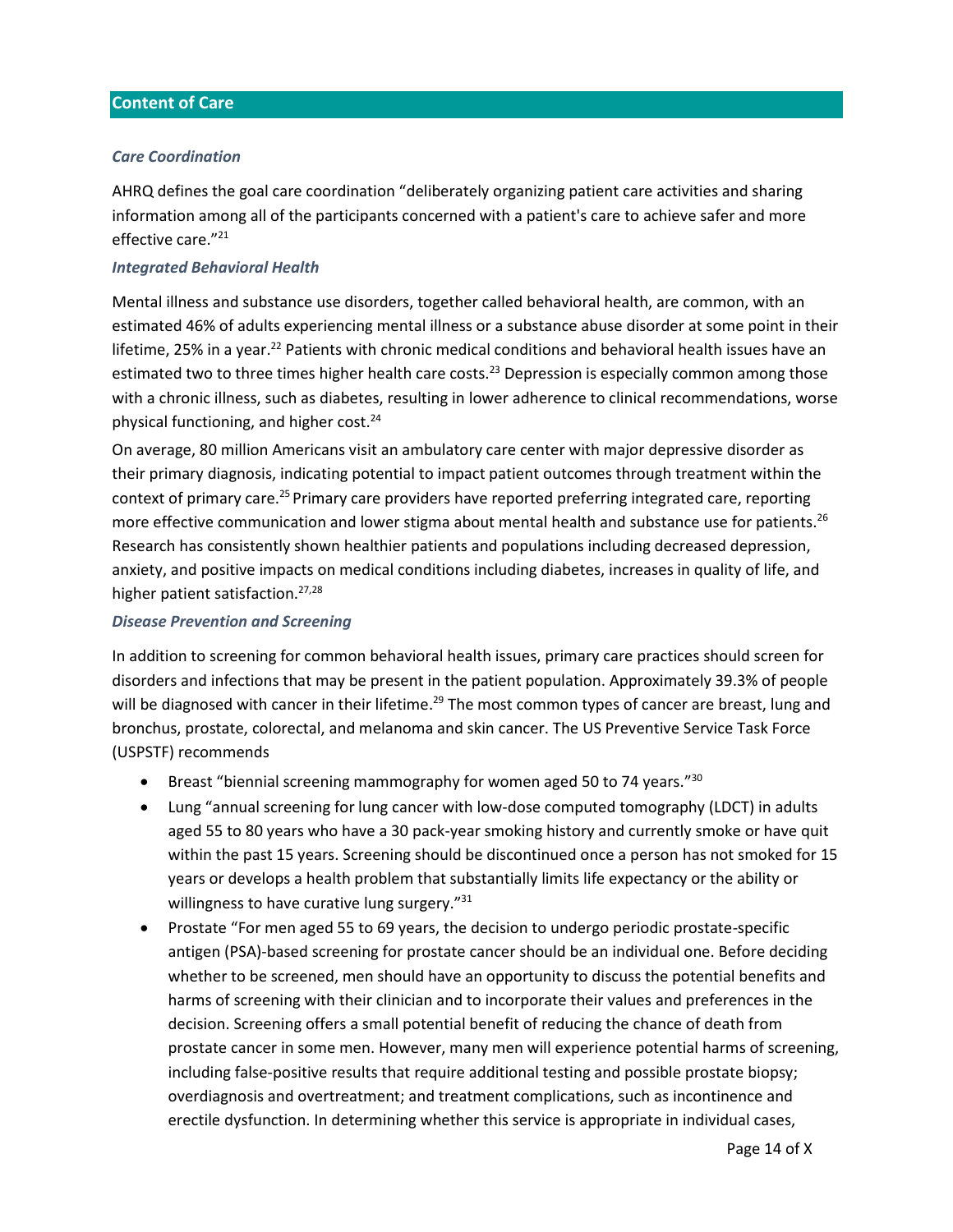patients and clinicians should consider the balance of benefits and harms on the basis of family history, race/ethnicity, comorbid medical conditions, patient values about the benefits and harms of screening and treatment-specific outcomes, and other health needs. Clinicians should not screen men who do not express a preference for screening."<sup>32</sup>

- Colorectal "starting at age 50 years and continuing until age 75 years.  $33$
- Skin "current evidence is insufficient to assess the balance of benefits and harms of visual skin examination by a clinician to screen for skin cancer in adults."<sup>34</sup>
- Cervical "screening for cervical cancer every 3 years with cervical cytology alone in women aged 21 to 29 years. For women aged 30 to 65 years, the USPSTF recommends screening every 3 years with cervical cytology alone, every 5 years with high-risk human papillomavirus (hrHPV) testing alone, or every 5 years with hrHPV testing in combination with cytology (cotesting)."35

#### <span id="page-15-0"></span>*Health Promotion*

Health promotion within primary care is broad, including chronic care management, medication management, vaccinations against common diseases, and education on diet and exercise. Almost half of all Americans have a chronic disease such as heart disease, stroke, cancer, diabetes, respiratory conditions, and arthritis.<sup>36</sup>

#### <span id="page-15-1"></span>*Person-Centered Care*

The person receiving care is at the heart of every care relationship. Shared decision making, where appropriate, is a key component of person-centered care. This is a, "*process that allows patients and their providers to make health care decisions together, taking into account the best scientific evidence available, as well as the patient's values and preferences*."<sup>37</sup> Motivational interviewing is behavioral change achieved through identifying patient values and motivators and using these to drive progress toward a desired health outcome.

Shared decision making for preference-sensitive conditions has been shown to help people gain knowledge about their health condition(s) and possible outcomes of care and to have more confidence in their decisions.<sup>38,39</sup> The process has also been associated with improved patient satisfaction with care, improved health outcomes, and with better appropriateness of care.<sup>40,41</sup>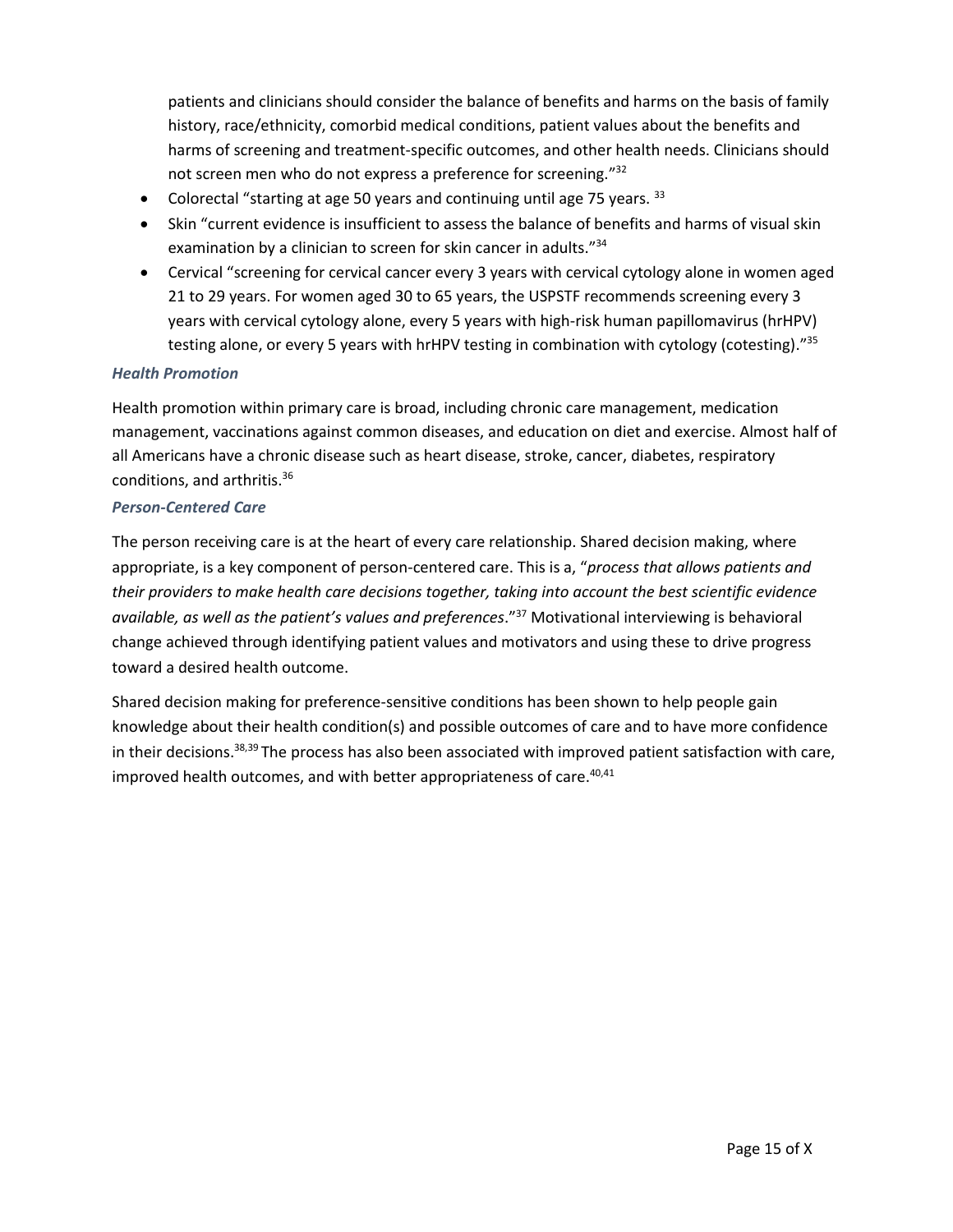# <span id="page-16-0"></span>**Strengthening Primary Care with New Payment Models and Measurement of Spending**

Various entities have proposed mechanisms to enhance the provision of primary care to a defined population including state Medicaid agencies, health plans, organizations representing private purchasers of healthcare, or employer purchaser organizations. To understand how these various mechanisms work, the Workgroup has organized the discussion around spending to include the following:

- A description of the range of payment types available, including the central features of each
- A discussion of initiatives under way across the country to change the primary care mechanism to inform efforts in Washington State. This discussion includes the identification of features central to these efforts, including practice transformation and patient attribution/assignment considerations.
- The implications for measurement based on the system as it is today (primarily fee-for-service) and as may be envisioned under a new payment model(s) that support the transformation of primary care in Washington state with non-fee-for service mechanisms.

#### <span id="page-16-1"></span>*Primary Care Payment Types*

Like most other forms of health care delivered in Washington State and across the country, the predominant form of payment is fee-for-service. While there have been many efforts to enhance feefor-service with various value-based incentives tied to cost and/or quality measures, the underlying payment for the services delivered to patients continues to be fee-for-service.

It has already been noted that many of the important components of primary care described in the previous section are not directly reimbursable through a fee-for-service payment mechanism. This represents an obstacle to strengthening primary care in the best of circumstances. The Workgroup writes these recommendations at a time when the impact of COVID-19 cannot be ignored – particularly as it relates to primary care. The Larry Green Center, in collaboration with the Primary Care Collaborative has been surveying primary care practices weekly to assess the impact that COVID-19 is having on primary care practices since mid-March. In the latest survey report published on their [website,](https://static1.squarespace.com/static/5d7ff8184cf0e01e4566cb02/t/5f47defcceda12236bb2d660/1598545661461/C19+Series+19+National+Executive+Summary.pdf) they state that *"The primary care platform is shrinking. The low level and time limited support offered through previous federal relief efforts are ill-matched with the magnitude of COVID-19 challenges."* Their survey results indicate that "2% of practices have closed, another 2% are considering bankruptcy, and 10% are unable to be certain of their solvency 4 weeks out" and that "1 in 5 clinicians are now considering leaving primary care and 13% could not answer that question either way." When basic services are not being delivered, primary care practices, that operate on thin margins in the best of circumstances, cannot survive. This also means that, in many cases, basic health care needs of individuals are not being met.

The range of primary care payment mechanisms available are described at a very high level in the table below. There are many iterations and variations within each of these categories. This table is intended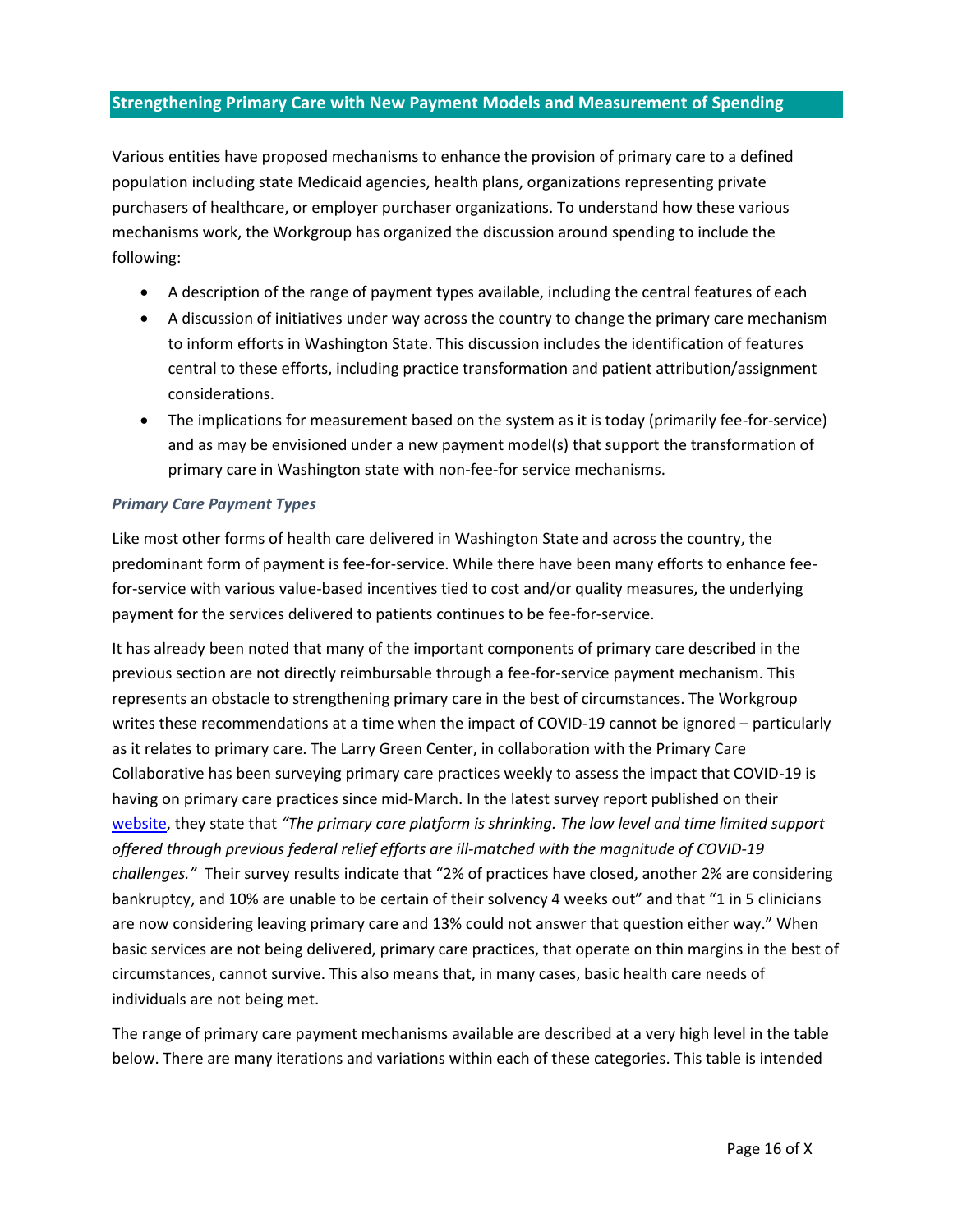to ground the discussion around measurement of primary care spending by describing the broad payment types included in this table and used as terms throughout this document

|                                                                         | <b>Fee-for-Service</b>                                  | Fee-for-Service-Based                                                                 | <b>Non-Fee-for-Service</b>                                                    |
|-------------------------------------------------------------------------|---------------------------------------------------------|---------------------------------------------------------------------------------------|-------------------------------------------------------------------------------|
|                                                                         |                                                         | <b>Incentives</b>                                                                     | <b>Prospective Payments</b>                                                   |
| <b>What triggers</b><br>payment?                                        | Delivery of a Service                                   | Achievement of<br>threshold for cost,<br>quality, experience<br>measures              | Matching a patient to a<br>qualified provider                                 |
| How is payment<br>made?                                                 | A discrete payment<br>made as services are<br>delivered | In a variety of ways:<br>enhanced ffs, lump<br>sums, quarterly<br>bonuses, etc.       | Typically on a PMPM<br>monthly basis, but may<br>be quarterly                 |
| What is covered by the<br>payment?                                      | The actual services<br>delivered                        | Performance on a wide<br>range of quality<br>measures – cost,<br>clinical, experience | Enhanced or<br>"advanced"<br>components of primary<br>care not covered by ffs |
| Does the payment<br>reflect the intensity of<br>the services delivered? | Yes, if FFS coding is<br>accurate                       | Unknown                                                                               | Yes, if risk adjusted<br>accurately at the<br>individual patient level        |

It is not within the scope of the Workgroup to recommend a specific payment type. However, the workgroup believes that noting the inadequacy of a fee-for-service payment mechanism to support the implementation of primary care as defined or envisioned by this workgroup. The workgroup strongly encourages the adoption of non-fee-for-service payment mechanisms in a manner that aligns key healthcare stakeholders – providers, payers, and purchasers. These recommendations are reflected in the Stakeholder Checklists.

# <span id="page-17-0"></span>*Primary Care Payment Initiatives*

The Centers for Medicare and Medicaid Services (CMS) launched Comprehensive Primary Care Plus (CPC+), a multi-payer primary care improvement initiative in 2017, the largest single primary care payment demonstration model in the US. CPC+ builds on the learnings derived from a smaller five-year Comprehensive Primary Care Plus (CPC) demonstration. Alignment across the commercial and Medicaid plans that voluntarily participate in CPC+ is an important point of emphasis in CPC+. The 18 CPC+ regions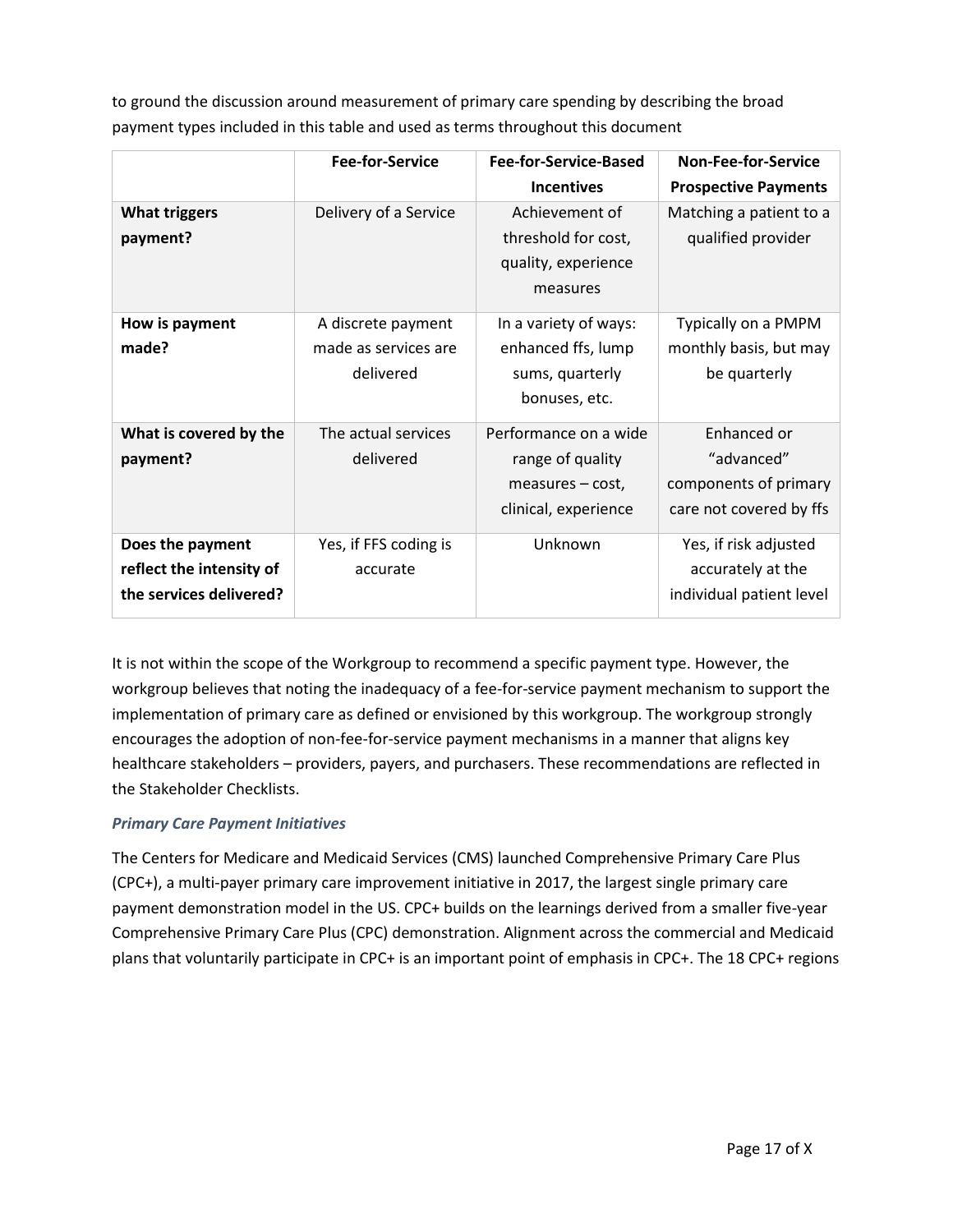were selected based on the number and strength of private payers (commercial, Medicaid MCOs and Medicare Advantage) and state agencies willing to work together on a regional basis to do the following:

- Compensate primary care practices using prospective PMPM payment mechanisms (with or without fee-for-service; the specific approach is left to each organization and payment levels are not discussed across payers or specified by CMS/CMMI)
- Align with CMS and other payers in the region on quality measurement both the identification of key metrics and to aggregate the data used for measurement and evaluation of participating primary care practices
- Work in collaboration with other payers in the region to support practice transformation through learning collaboratives, shared resources, such as practice transformation consultants, etc.

The evidence on how well CPC+ is working is mixed. CMS has retained Mathematica to conduct its evaluation of CPC+ based on its impact in the Medicare population (*need to insert specifics here as to those results which generally show some impact on quality and health, but no discernable impact on cost*). The impact on the lives covered by the private payers is not included in Mathematica's evaluation. The evidence for how well this is working in the private sector has been less robust but is starting to emerge. Recently, the most significant payer in the Arkansas region which has been a part of CPC and CPC+ published [a white paper](https://www.milbank.org/publications/value-based-primary-care-insights-from-a-commercial-insurer-in-arkansas/) that reports significant savings in the total cost of care for patients whose primary care provider is in the CPC+ model vs. those that are not. Similar evidence from other regions is beginning to emerge in conference settings but has not yet been published.

Independently and prior to CPC+, the Oregon Health Authority developed and established the Patient Centered Primary Care Home Program due to state legislation in 2009. The program sets standards, certifies individual practices, and works to incentivize the population's use of the certified primary care homes.<sup>42</sup> Core attributes of the program include: access to care; accountability; comprehensive, wholeperson care; continuity; and person and family-centered care with 11 must-pass standards such as offering advice through telephone and five possible tiers.<sup>21</sup> All of the following are able to become a certified primary care home: Physical health providers; Behavioral, addictions and mental health care providers with integrated primary care services; Solo practitioners; Group practices; Community mental health centers with integrated primary care services; Rural health clinics; Federally qualified health centers; and School-based health centers.

Key learnings from these and other primary care payment initiatives underscores the importance of non-fee-for-service payments and a multi-payer approach. Specific considerations around implementation of these models is best supported when there are common understandings and approaches to implementation across payers to support practice transformation.

#### <span id="page-18-0"></span>**Practice Transformation**

The Knoster model for managing complex change argues that for a successful change to occur, a system needs vision, skills, incentives, resources, and an action plan.<sup>43</sup> The lack of any of these elements leads to confusion, anxiety, resistance, frustration, or false starts, respectively.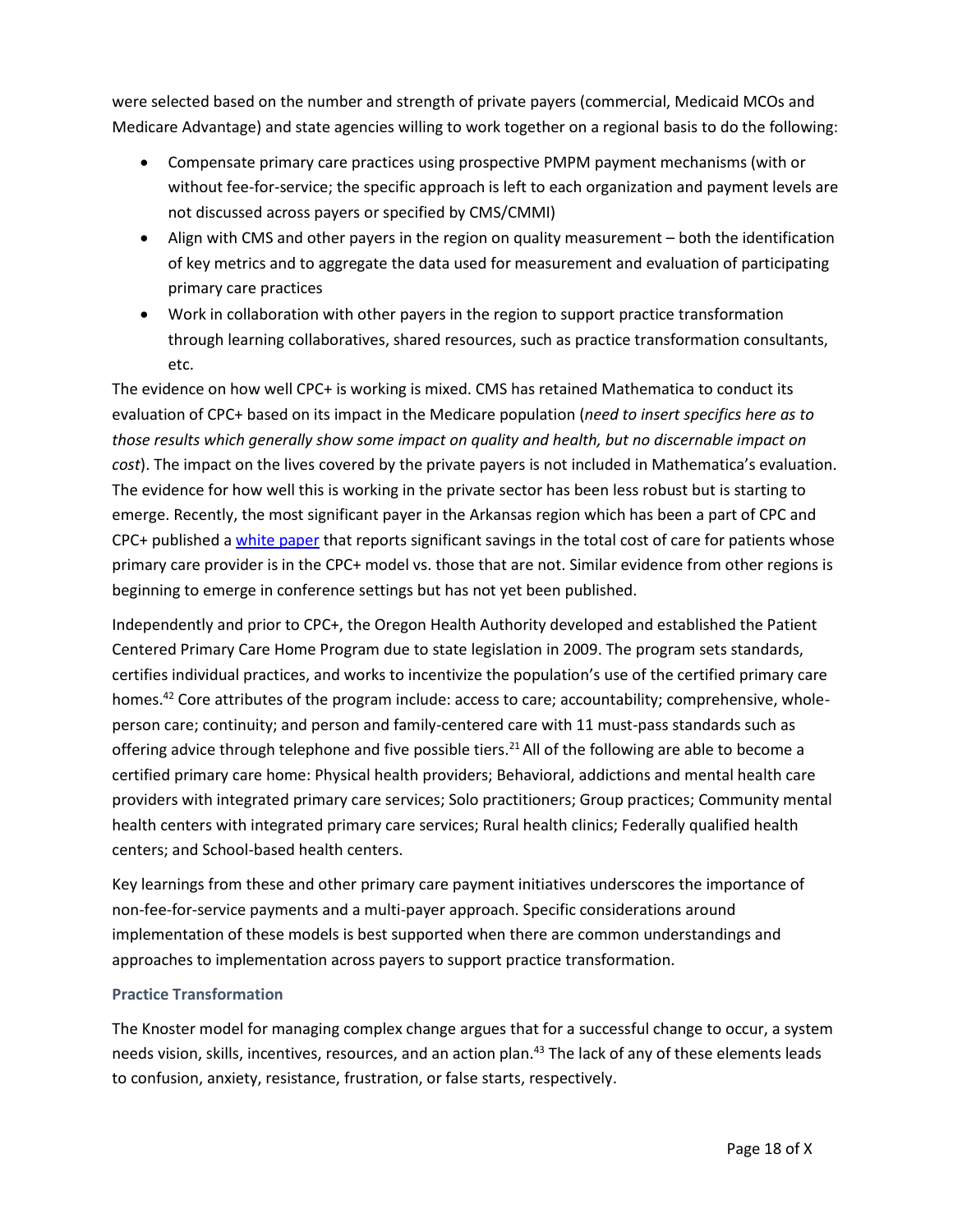- Vision Outlined in these Bree Collaborative recommendations (needed to overcome confusion)
- Skills Already exist (needed to overcome anxiety)
- Incentives Multi-Payer Approach to non-fee-for service payment, such as Transformation of Care Fee (needed to overcome resistance)
- Resources Payor-agnostic resources to reduce the administrative burden placed on practices dealing with multiple payment mechanisms, misaligned quality incentives and/or data collection mechanisms (needed to overcome frustration)
- Action Plan Outlined in these recommendations as Stakeholder Checklists (needed to overcome false starts)

# <span id="page-19-0"></span>**Attribution**

Decisions for attribution include: unit of analysis (patient versus episode of care); signal for responsibility (professional costs versus number of evaluation and management visits); number of physicians that can be assigned responsibility (single physician versus multiple); and minimum threshold for assigning responsibility (majority of visits or costs versus plurality of visits or costs).<sup>44</sup>

### <span id="page-19-1"></span>*Measurement*

Accurate measurement of primary care depends on availability of data and how primary care is defined. Claims data, derived from fee-for-service payment, has been used imperfectly to measure the attributes of four Cs (first contact, comprehensive, continuous, and coordinated). However, this framework is not necessarily reflected in codes that are billed. Further, the lack of a nationally accepted definition of primary care is a major impediment to assessing and increasing the primary care expenditures uniformly across states.

More information on healthcare cost data is availabl[e here.](https://www.cdc.gov/workplacehealthpromotion/model/healthcare-cost-data/interpreting.html)

In 2019, Washington State Office of Financial Management (OFM) was mandated by legislation to develop a report on primary care spend. The report notes that comparisons between Washington's percent expenditure and national averages or other states' averages depend on different definitions. Also, this 2019 report does not include non-claims-based care such care coordination activities. Reports from the states of Oregon and Rhode Island include non-claims care that may artificially lower Washington's numbers.<sup>[12](#page-3-2)</sup>

To develop a proxy measure for primary care spend, groups have operated on various assumptions. If defining by provider, the assumption is that a group of subspecialists (i.e., family medicine) always offers primary care and that other groups of subspecialists never provide primary care (i.e., emergency medicine). This assumption holds true for some but not all disciplines. Advance registered nurse practitioners and physician assistants practice in a multitude of settings, including surgical care, which is not reflected in a claim. The 2019 OFM report adjusted the total claims from ARNPs and PAs by 41% and 34%, respectively.

The OFM report presents narrow and broad definitions of primary care, differing based the types of providers who are assumed to be providing primary care. The narrow definition only includes providers who are traditionally considered to perform primary care while the broad definition includes a wider range of provider taxonomy codes includes behavioral health providers, clinical nurse specialists,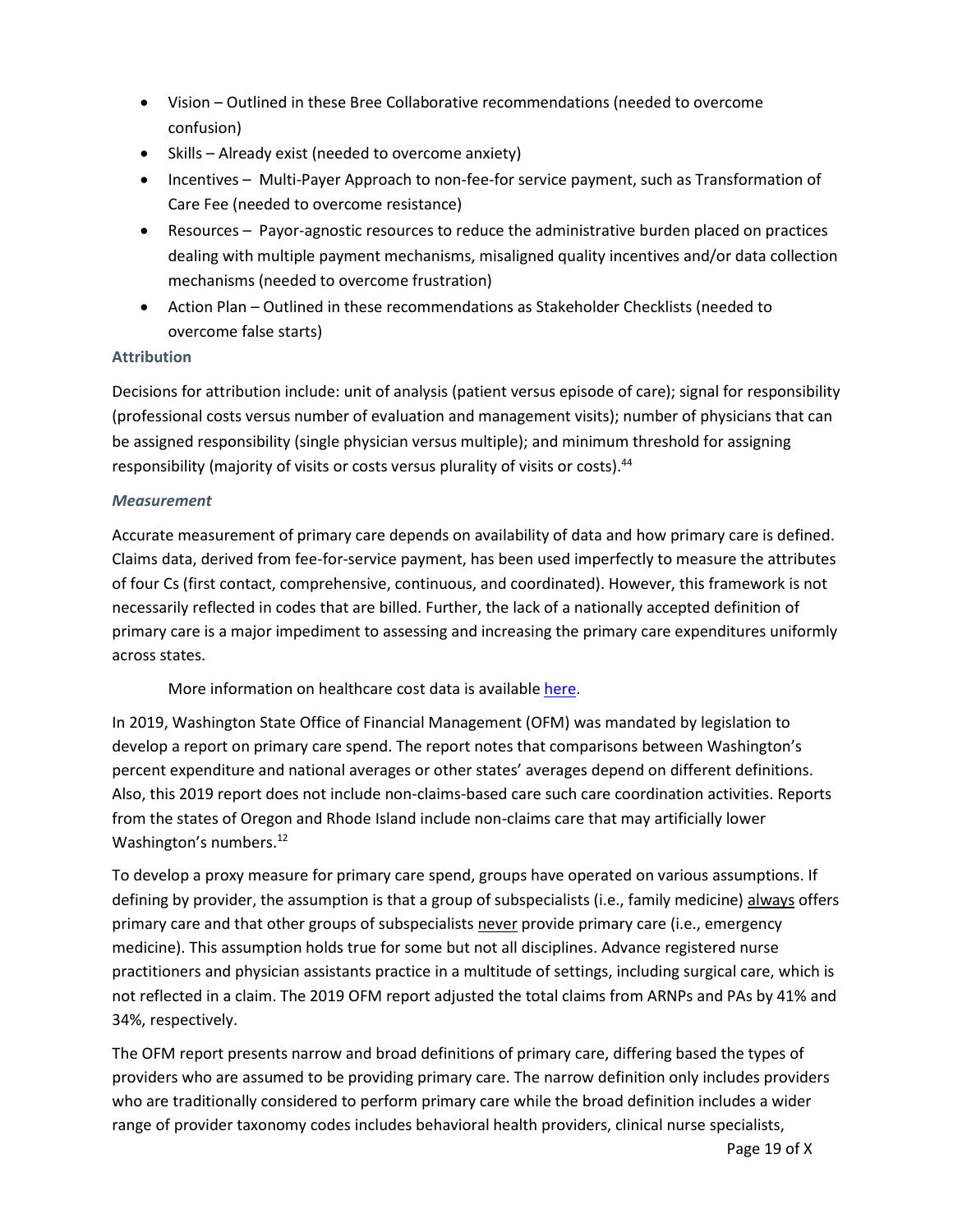registered nurses, midwives, and a host of other providers who are not typically considered general practitioners. [12](#page-3-2) The OFM stakeholder group also reviewed procedure codes and created both narrow and broad definitions of services qualifying as primary care. Only claims which met both the provider and service definitions of primary care were counted toward the state's total expenditure, with the narrow definition yielding 4.4% and the broad 5.6%.<sup>[12](#page-3-2)</sup>

However, the OFM report noted that deficiencies inherent to the Washington All Payor Claims Database claims database, combined with lack of a firm definition for primary care, limit the report's accuracy in some regards. Claims data does not capture, for example, whether or not the location of services provided was a primary care clinic. As was mentioned earlier, Washington lacks a way to measure nonclaims-based expenditures. The OFM report mentions a number of other systemic impediments to accurate measurement that may need to be addressed in order to calculate an accurate primary care expenditure percentage for the state.<sup>[12](#page-3-2)</sup>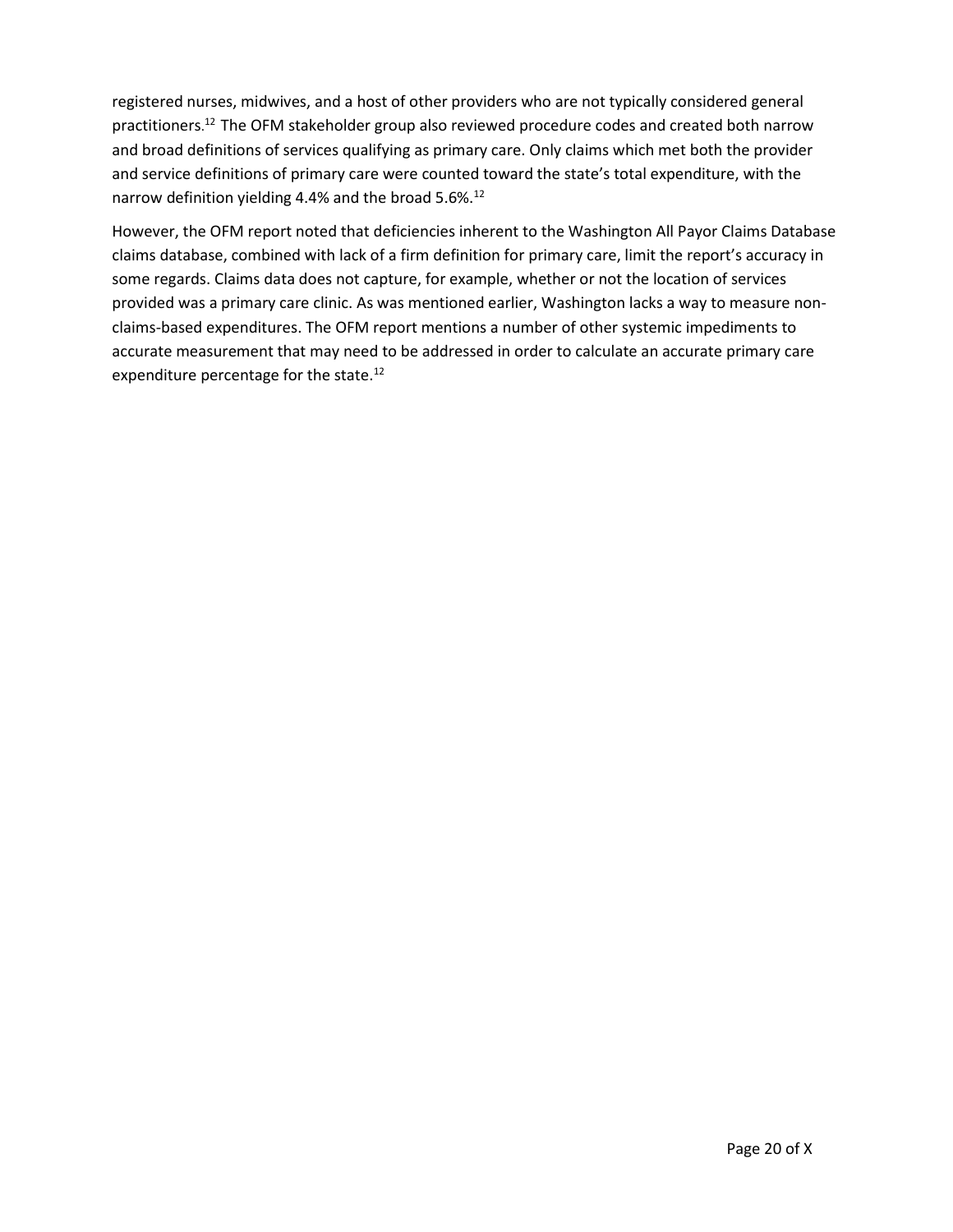# **Appendix C: Guideline and Systematic Review Search Results**

<span id="page-21-0"></span>

|                                              | Year | Title                                                                            | <b>Summary or Findings</b>                                                                                                                                                                                                                                                                                                                                                                                                                                                                                                                                                                                                                                                                                                                                                                                                                                                                                                                                                                                                                                                                                                                                                                                                                                                                                                                                                                                                                                                                                                                                                                                                                                                                                                                                                                                                                                                                                                                                                                                                                                                                                                                                                                                                                                                                                                               |
|----------------------------------------------|------|----------------------------------------------------------------------------------|------------------------------------------------------------------------------------------------------------------------------------------------------------------------------------------------------------------------------------------------------------------------------------------------------------------------------------------------------------------------------------------------------------------------------------------------------------------------------------------------------------------------------------------------------------------------------------------------------------------------------------------------------------------------------------------------------------------------------------------------------------------------------------------------------------------------------------------------------------------------------------------------------------------------------------------------------------------------------------------------------------------------------------------------------------------------------------------------------------------------------------------------------------------------------------------------------------------------------------------------------------------------------------------------------------------------------------------------------------------------------------------------------------------------------------------------------------------------------------------------------------------------------------------------------------------------------------------------------------------------------------------------------------------------------------------------------------------------------------------------------------------------------------------------------------------------------------------------------------------------------------------------------------------------------------------------------------------------------------------------------------------------------------------------------------------------------------------------------------------------------------------------------------------------------------------------------------------------------------------------------------------------------------------------------------------------------------------|
| AHRQ:<br>Research<br>Findings and<br>Reports | 2019 | <b>Achieving</b><br><b>Health Equity</b><br>in Preventive<br><b>Services</b>     | No eligible studies evaluated effects of provider-specific barriers; 18 studies of population barriers provided low or insufficient<br>evidence regarding insurance coverage, access, age, rural location, low income, language, low health literacy, country of origin,<br>and attitudes. In 12 studies of clinician interventions, screening was higher for colorectal cancer with patient navigation, risk<br>assessment and counseling, educational materials, and decision aids; breast and cervical cancer with reminders involving lay<br>health workers; and cervical cancer with outreach and health education. Clinician-delivered interventions were effective for<br>smoking cessation and weight loss. In 11 studies of health information technologies, automated reminders and electronic decision<br>aids increased colorectal cancer screening, and web- or telephone-based self-monitoring improved weight loss, but other<br>technologies were not effective. In 88 studies of health system interventions, evidence was strongest for patient navigation to<br>increase screening for colorectal (risk ratio [RR] 1.64; 95% confidence interval [CI] 1.42 to 1.92; 22 trials), breast (RR 1.50; 95% CI<br>1.22 to 1.91; 10 trials), and cervical cancer (RR 1.11; 95% CI 1.05 to 1.19). Screening was also higher for colorectal cancer with<br>telephone calls, prompts, other outreach methods, screening checklists, provider training, and community engagement; breast<br>cancer with lay health workers, patient education, screening checklists, and community engagement; cervical cancer with<br>telephone calls, prompts, and community engagement; and lung cancer with patient navigation. Trials of smoking cessation and<br>obesity education and counseling had mixed results. In populations adversely affected by disparities, evidence is strongest for<br>patient navigation to increase colorectal, breast, and cervical cancer screening; telephone calls and prompts to increase colorectal<br>cancer screening; and reminders including lay health workers encouraging breast cancer screening. Evidence is low or insufficient<br>to determine effects of barriers or effectiveness of other interventions because of lack of studies and methodological limitations of<br>existing studies. |
|                                              | 2016 | Improving<br>Cultural<br>Competence<br>to Reduce<br>Health<br><b>Disparities</b> | None of the included studies measured the effect of cultural competence interventions on health care disparities. Most of the<br>training interventions measured changes in professional attitudes toward the population of interest but did not measure the<br>downstream effect of changing provider beliefs on the care delivered to patients. Interventions that altered existing protocols,<br>empowered patients to interact with the formal health care system, or prompted provider behavior at the point of care were<br>more likely to measure patient-centered outcomes. The medium or high risk of bias of the included studies, the heterogeneity of<br>populations, and the lack of measurement consensus prohibited pooling estimates or commenting about efficacy in a meaningful<br>or responsible way. The term "cultural competence" is not well defined for the LGBT and disability populations, and is often<br>conflated with patient-centered or individualized care. There are many gaps in the literature; many large subpopulations are not<br>represented.                                                                                                                                                                                                                                                                                                                                                                                                                                                                                                                                                                                                                                                                                                                                                                                                                                                                                                                                                                                                                                                                                                                                                                                                                                                    |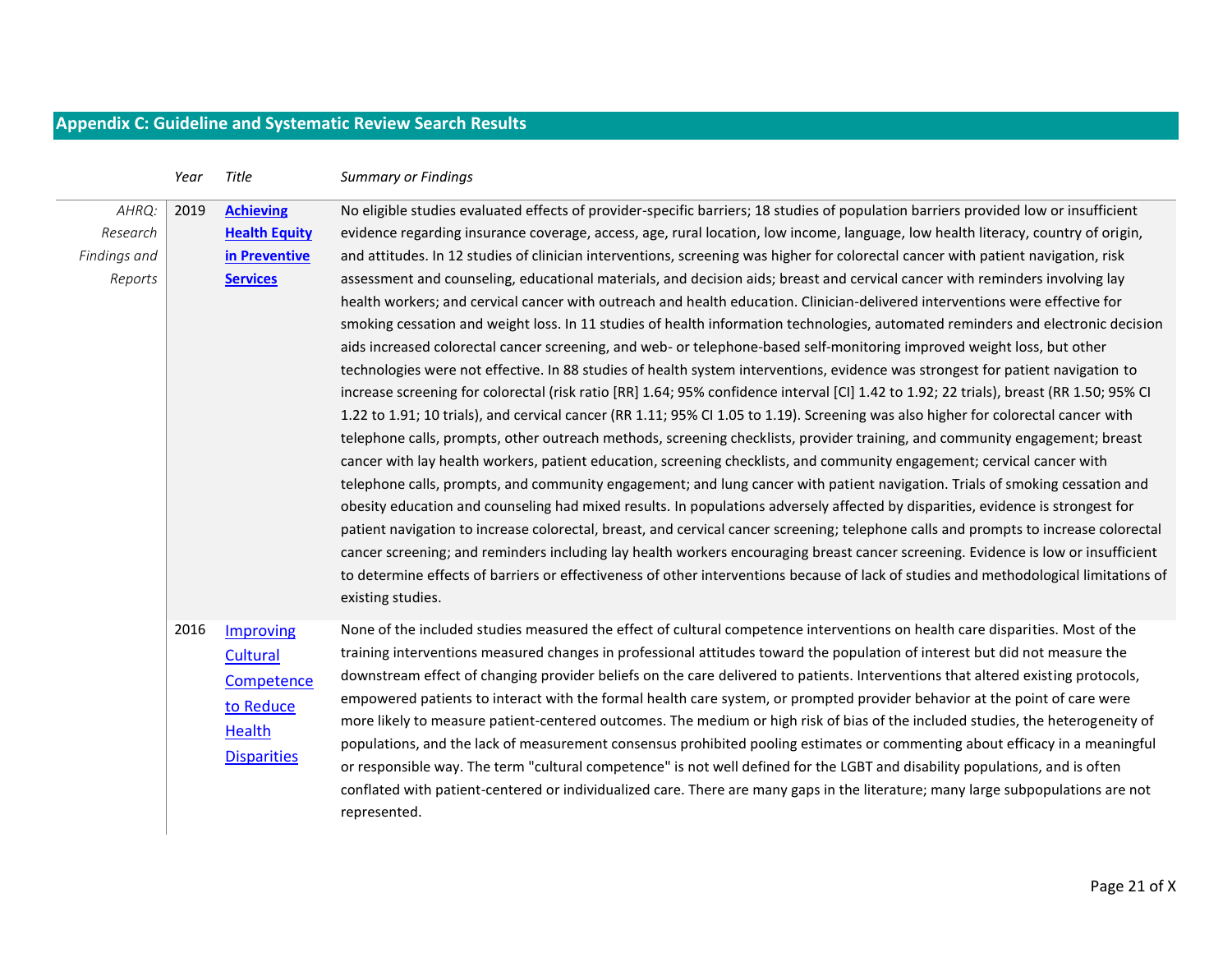| Cochrane<br>Collection | 2012 | <b>Narrow band</b><br>imaging versus<br>conventional<br>white light<br>colonoscopy<br>for the<br>detection of<br>colorectal<br>polyps | We could not find convincing evidence that NBI is significantly better than high definition WLC for the detection of patients with<br>colorectal polyps, or colorectal adenomas. We found evidence that NBI might be better than standard definition WLC and equal to<br>high definition WLC for detection the patients with colorectal polyps, or colorectal adenomas.                                                                                                                                                                                                                                                                                        |
|------------------------|------|---------------------------------------------------------------------------------------------------------------------------------------|----------------------------------------------------------------------------------------------------------------------------------------------------------------------------------------------------------------------------------------------------------------------------------------------------------------------------------------------------------------------------------------------------------------------------------------------------------------------------------------------------------------------------------------------------------------------------------------------------------------------------------------------------------------|
|                        | 2016 | <b>Interventions</b><br>to encourage<br>uptake of<br>cancer<br>screening for<br>people with<br>severe mental<br><b>illness</b>        | A comprehensive search showed that currently there is no RCT evidence for any method of encouraging cancer screening uptake<br>in people with SMI. No specific approach can therefore be recommended. High-quality, large-scale RCTs are needed urgently to<br>help address the disparity between people with SMI and others in cancer screening uptake.                                                                                                                                                                                                                                                                                                       |
|                        | 2019 | Follow-up<br>strategies for<br>patients<br>treated for<br>non-metastatic<br>colorectal<br>cancer                                      | The results of our review suggest that there is no overall survival benefit for intensifying the follow-up of patients after curative<br>surgery for colorectal cancer. Although more participants were treated with salvage surgery with curative intent in the intensive<br>follow-up groups, this was not associated with improved survival. Harms related to intensive follow-up and salvage therapy were<br>not well reported.                                                                                                                                                                                                                            |
|                        | 2013 | Personalised<br>risk<br>communication<br>for informed<br>decision<br>making about                                                     | There is strong evidence from three trials that personalised risk estimates incorporated within communication interventions for<br>screening programmes enhance informed choices. However the evidence for increasing the uptake of such screening tests with<br>similar interventions is weak, and it is not clear if this increase is associated with informed choices. Studies included a diverse<br>range of screening programmes. Therefore, data from this review do not allow us to draw conclusions about the best<br>interventions to deliver personalised risk communication for enhancing informed decisions. The results are dominated by findings |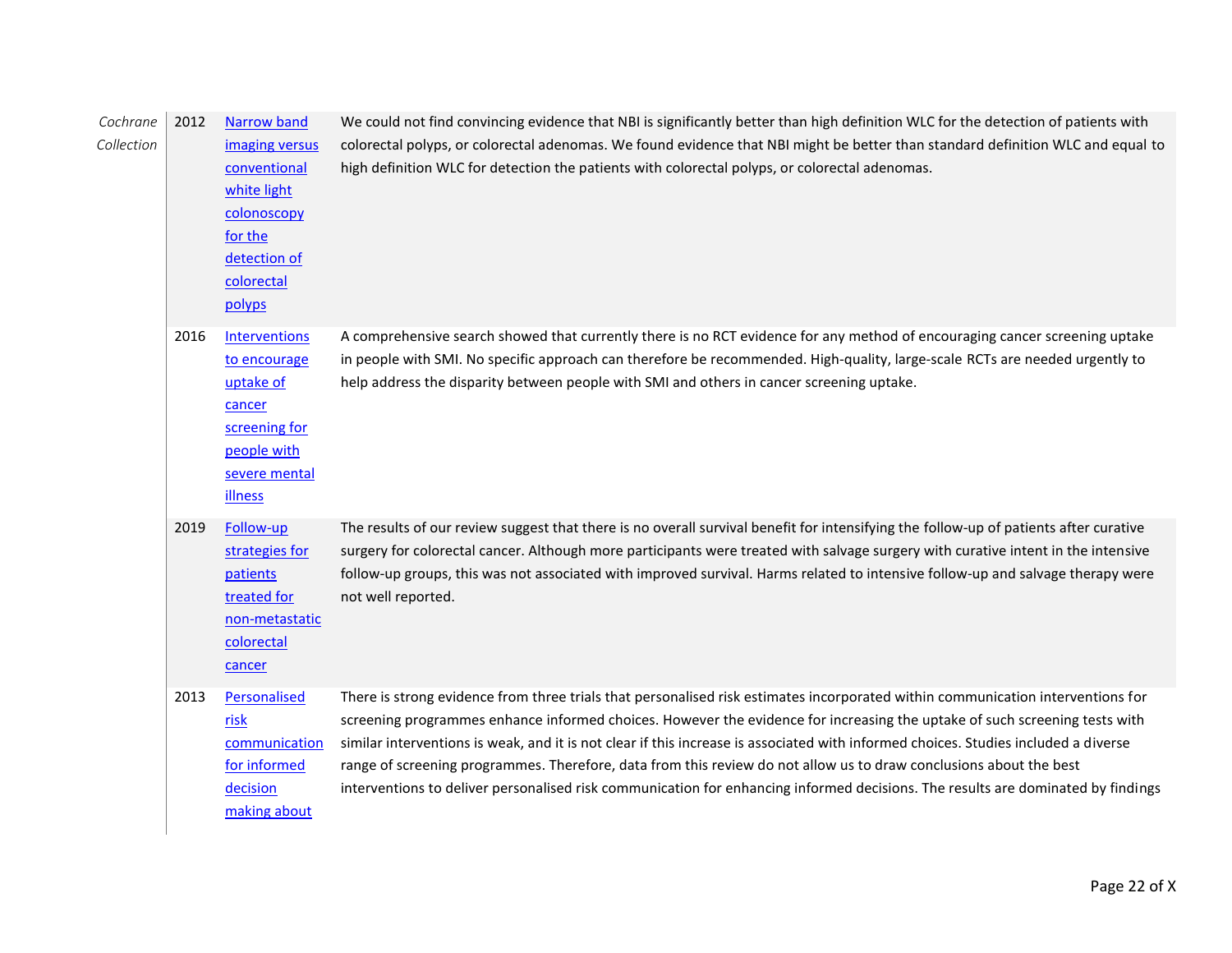|                                                                          |      | taking<br>screening tests                                                                               | from the topic area of mammography and colorectal cancer. Caution is therefore required in generalising from these results, and<br>particularly for clinical topics other than mammography and colorectal cancer screening.                                                                                                                                                                                                                                                                                                                                                                                                                                                                                                                                                 |  |
|--------------------------------------------------------------------------|------|---------------------------------------------------------------------------------------------------------|-----------------------------------------------------------------------------------------------------------------------------------------------------------------------------------------------------------------------------------------------------------------------------------------------------------------------------------------------------------------------------------------------------------------------------------------------------------------------------------------------------------------------------------------------------------------------------------------------------------------------------------------------------------------------------------------------------------------------------------------------------------------------------|--|
|                                                                          | 2017 | <b>Decision aids</b><br>for people<br>facing health<br>treatment or<br>screening<br>decisions           | Compared to usual care across a wide variety of decision contexts, people exposed to decision aids feel more knowledgeable,<br>better informed, and clearer about their values, and they probably have a more active role in decision making and more accurate<br>risk perceptions. There is growing evidence that decision aids may improve values-congruent choices. There are no adverse effects<br>on health outcomes or satisfaction. New for this updated is evidence indicating improved knowledge and accurate risk perceptions<br>when decision aids are used either within or in preparation for the consultation. Further research is needed on the effects on<br>adherence with the chosen option, cost-effectiveness, and use with lower literacy populations. |  |
| Veterans<br>Administration<br>Evidence-<br>based<br>Synthesis<br>Program | 2019 | What is the<br><b>Optimal Panel</b><br><b>Size in Primary</b><br>Care? A<br>Systematic<br><b>Review</b> | In 2009, the Veterans Health Administration Handbook 1101.02 established a baseline panel size of 1,200 patients for a full-time<br>physician in a Patient Aligned Care Team (PACT). This number could be adjusted up or down based on availability of support staff,<br>the number of examination rooms, and patient complexity. After adjustment for these factors, panels ranged from 1,000 to 1,400.<br>Veterans Health Administration (VHA) Directive 1406 reaffirmed both the baseline panel numbers and adjustment parameters.                                                                                                                                                                                                                                       |  |
| Health<br>Technology<br>Assessment<br>Program                            | None |                                                                                                         |                                                                                                                                                                                                                                                                                                                                                                                                                                                                                                                                                                                                                                                                                                                                                                             |  |
| Centers for<br>Disease<br>Control and<br>Prevention                      | N/a  |                                                                                                         |                                                                                                                                                                                                                                                                                                                                                                                                                                                                                                                                                                                                                                                                                                                                                                             |  |
| Institute for<br>Clinical and<br>Economic<br>Review                      | 2008 | Computed tomography<br>(CT) colonography                                                                | Given the possible benefits of introducing a widely available minimally-invasive option for<br>colorectal cancer screening, there is considerable interest in CTC.                                                                                                                                                                                                                                                                                                                                                                                                                                                                                                                                                                                                          |  |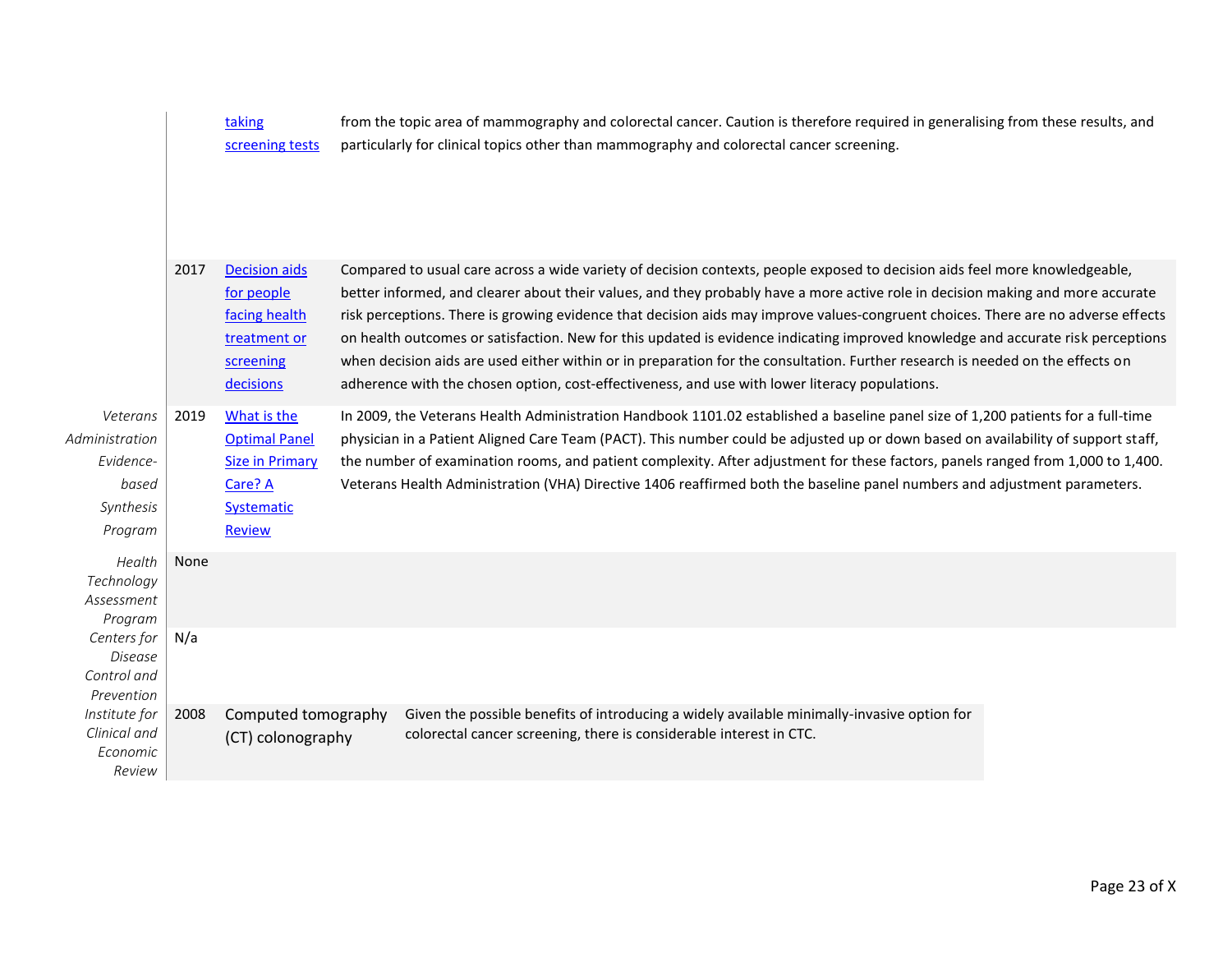# <span id="page-24-0"></span>**Appendix D:**

# **Figure 2: Care Provided Over the Course of a Person's Life: Doris**

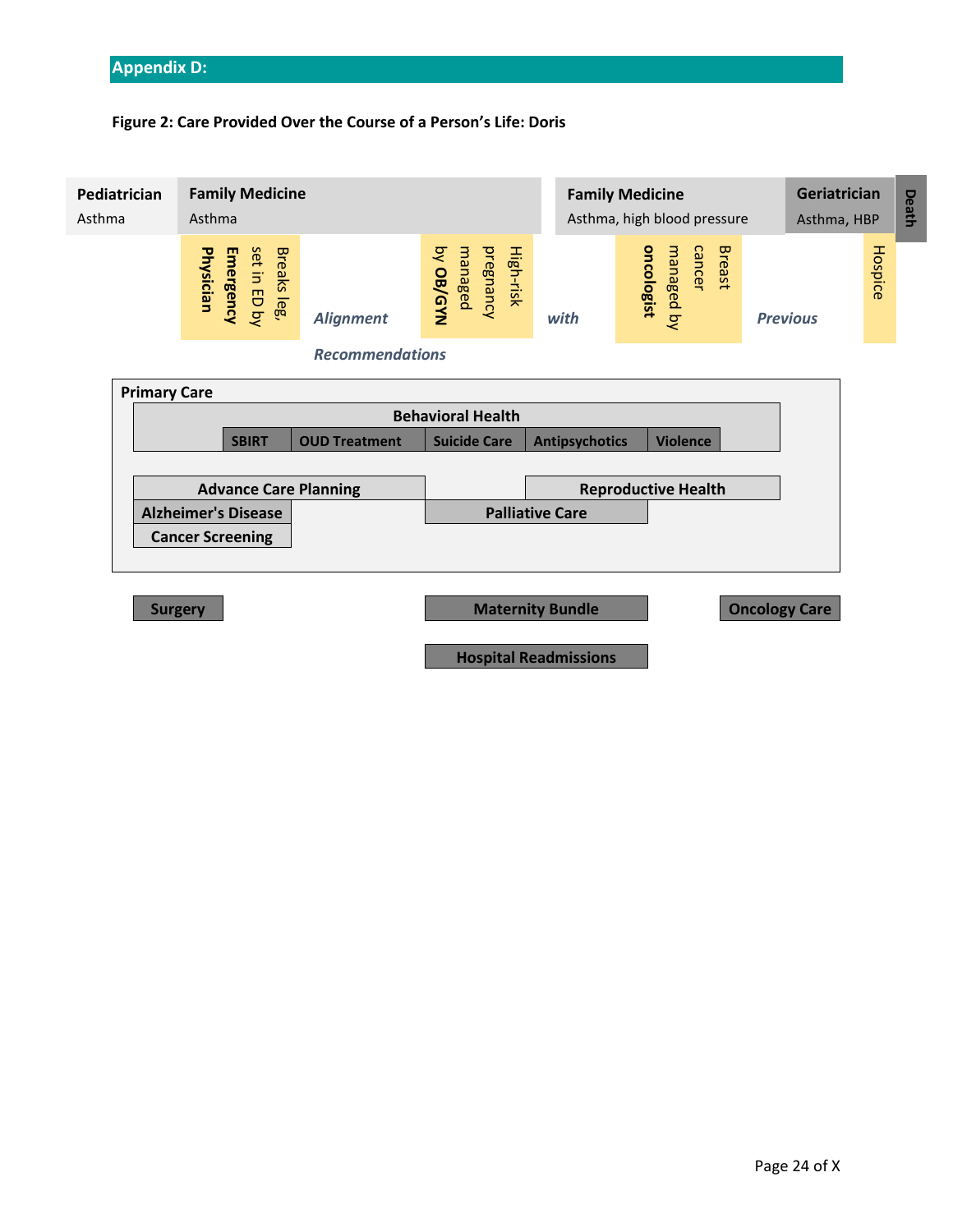<sup>4</sup> Penchansky R, Thomas JW. The concept of access: definition and relationship to consumer satisfaction. Med Care. 1981;19(2):127‐140. 1

<sup>5</sup> Starfield B, Shi L, Macinko J. Contribution of primary care to health systems and health. Milbank Q.

2005;83(3):457‐502.

6 Shi L. Primary care, specialty care, and life chances. Int J Health Serv. 1994; 24(3):431-58.

 $7$  Vogel RL, Ackermann RJ. Is primary care physician supply correlated with health outcomes? Int J Health Serv. 1998; 28(1):183-96.

<sup>8</sup> Levine DM, Landon BE, Linder JA. Quality and Experience of Outpatient Care in the United States for Adults With or Without Primary Care [published correction appears in JAMA Intern Med. 2019 May 1;179(5):733] [published correction appears in JAMA Intern Med. 2019 Jun 1;179(6):854]. JAMA Intern Med. 2019;179(3):363‐372. doi:10.1001/jamainternmed.2018.6716

<sup>9</sup> Macinko J, Starfield B, Shi L. Quantifying the health benefits of primary care physician supply in the United States. Int J Health Serv. 2007;37(1):111‐126.

<sup>10</sup> Brown EJ, Polsky D, Barbu CM, Seymour JW, Grande D. Racial Disparities In Geographic Access To Primary Care In Philadelphia. Health Aff (Millwood). 2016;35(8):1374‐1381.

 $11$  Access to Rural Health Care – A Literature Review and New Synthesis. Available:

[http://www.rupri.org/Forms/HealthPanel\\_Access\\_August2014.pdf](http://www.rupri.org/Forms/HealthPanel_Access_August2014.pdf)

<sup>12</sup> Washington State Office of Financial Management. Primary Care Expenditures Report Summary of current primary care expenditures and investment in Washington. December 2019.

13 Yarnall KS, Pollak KI, Østbye T, Krause KM, Michener JL. Primary care: is there enough time for prevention?. Am J Public Health. 2003;93(4):635-641. doi:10.2105/ajph.93.4.635

<sup>14</sup> Institute of Medicine (IOM) A Manpower Policy for Primary Health Care. Washington, D.C.: National Academy of Sciences; 1978. IOM Publication 78-02.

<sup>15</sup> Starfield 1992

<sup>16</sup> Etz RS, Zyzanski SJ, Gonzalez MM, Reves SR, O'Neal JP, Stange KC. A New Comprehensive Measure of High-Value Aspects of Primary Care. Ann Fam Med. 2019;17(3):221‐230.

<sup>17</sup> Institute of Medicine (US) Committee on the Future of Primary Care; Donaldson MS, Yordy KD, Lohr KN, et al., editors. Primary Care: America's Health in a New Era. Washington (DC): National Academies Press (US); 1996. 2, Defining Primary Care. Available from: https://www.ncbi.nlm.nih.gov/books/NBK232631/

 $18$  Friedberg MW, Hussey PS, Schneider EC. Primary care: a critical review of the evidence on quality and costs of health care. Health Aff (Millwood). 2010;29(5):766‐772.

<sup>19</sup> Bailit MH, Friedberd MW, Houy ML. Standardizing the Measurement of Commercial Health Plan Primary Care Spending. Milbank Memorial Fund. July 2017.

<sup>20</sup> RCW 74.09.010. Available:

<sup>21</sup>https://www.ahrq.gov/ncepcr/care/coordination.html#:~:text=Care%20coordination%20in%20the%20primary,s afer%20and%20more%20effective%20care.

<sup>22</sup> Kessler RC, Wang PS. The descriptive epidemiology of commonly occurring mental disorders in the United States. Annu Rev Public Health. 2008;29:115-29.

<sup>23</sup> Melek S. Milliman. Bending the Medicaid healthcare cost curve through financially sustainable medicalbehavioral integration. July 2012. Available[: www.milliman.com/uploadedFiles/insight/health](http://www.milliman.com/uploadedFiles/insight/health-published/pdfs/bending-medicaid-cost-curve.pdf)[published/pdfs/bending-medicaid-cost-curve.pdf.](http://www.milliman.com/uploadedFiles/insight/health-published/pdfs/bending-medicaid-cost-curve.pdf)

<sup>24</sup> Ciechanowski PS, Katon WJ, Russo JE. Depression and diabetes: impact of depressive symptoms on adherence, function, and costs. Arch Intern Med. 2000 Nov 27;160(21):3278-85.

<sup>25</sup> National Center for Health Statistics. FastStats Homepage Depression. Centers for Disease Control and Prevention. April 2016. Accessed: July 2016. Available[: www.cdc.gov/nchs/fastats/depression.htm.](http://www.cdc.gov/nchs/fastats/depression.htm) 

<sup>26</sup> Gallo JJ, Zubritsky C, Maxwell J, Nazar M, Bogner HR, Quijano LM, Syropoulos HJ, Cheal KL, Chen H, Sanchez H, Dodson J, Levkoff SE; PRISM-E Investigators. Primary care clinicians evaluate integrated and referral models of

<span id="page-25-0"></span><sup>&</sup>lt;sup>1</sup> Blewett LA, Johnson PJ, Lee B, Scal PB. When a usual source of care and usual provider matter: adult prevention and screening services. *J Gen Intern Med*. 2008;23(9):1354–1360. doi:10.1007/s11606-008-0659-0 When a Usual Source of Care and Usual Provider Matter: Adult Prevention and Screening Services

<sup>&</sup>lt;sup>2</sup> Primary Care Collaborative. Investing in Primary Care: A State-Level Analysis.<https://www.pcpcc.org/resource/evidence2019>

<sup>3</sup> Schwartz MD. Health care reform and the primary care workforce bottleneck. J Gen Intern Med. 2012;27(4):469‐ 472. doi:10.1007/s11606-011-1921-4